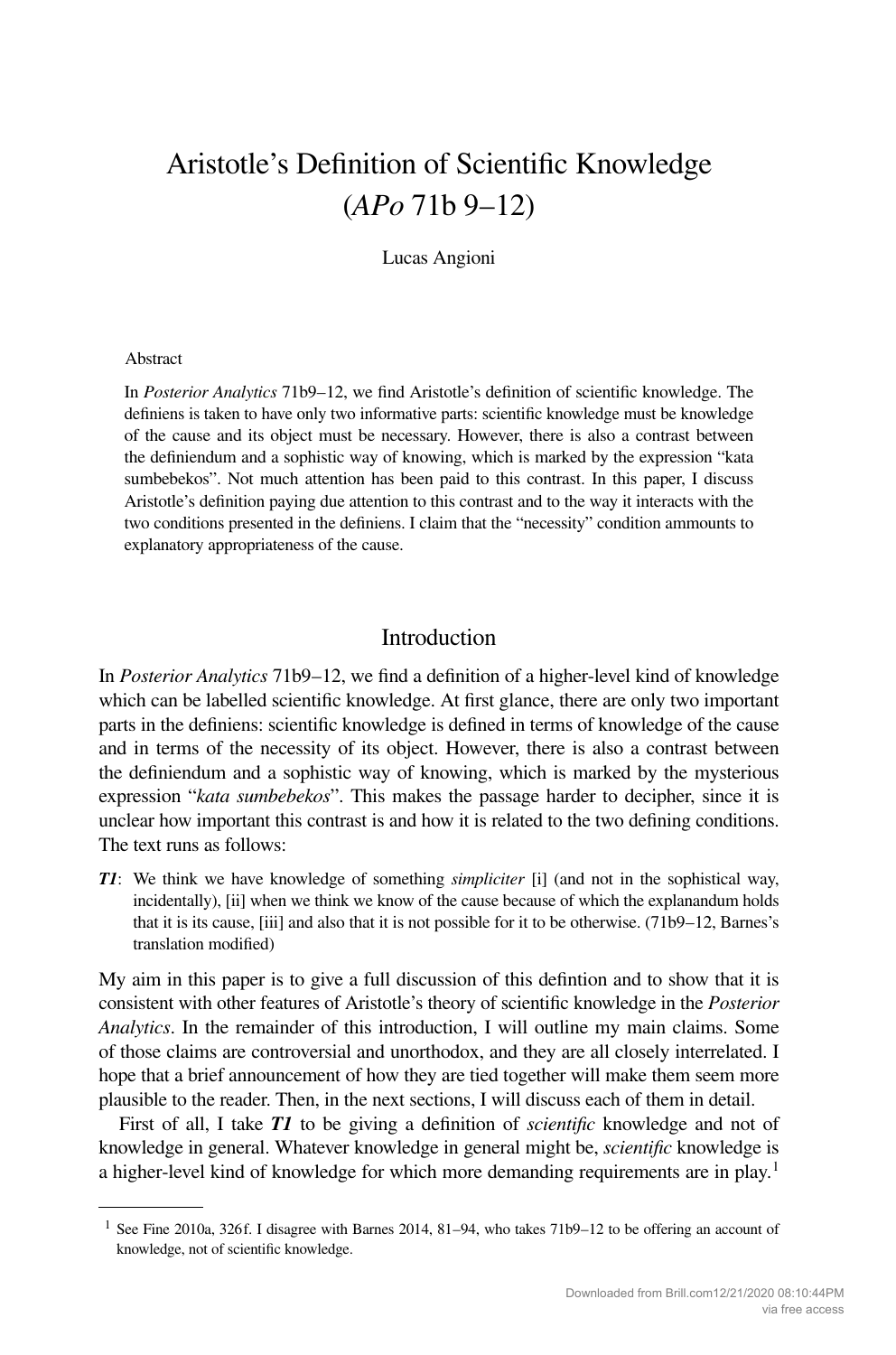Given that Aristotle's definiendum is such a specific sort of knowledge, mention of a general notion of "knowing" in the definiens *is not* circular.<sup>2</sup> When Aristotle uses the expressions "we think we get to know" in step [ii] of *T1*, he is relying on a generic notion of "knowing" in order to add the peculiar features that make a piece of knowledge specifically scientific. There has been some debate about the merits of translating the definiendum in *T1*as "understanding".<sup>3</sup> I have nothing against this translation, but I prefer "scientific knowledge".

As for the *definiens*, it might seem that only steps [ii] and [iii] put forward conditions required for knowledge to be scientific; but I will argue that step [i], even if it should not be taken as presenting a further condition, presents a foil very useful for understanding what Aristotle had in mind.<sup>4</sup>

There are three claims that will be substantiated in my discussion below:

*Claim* (1): in step [ii] of *T1*, *pragma* must be understood as an *explanandum* with predicative structure. In its more general core meaning, "*pragma*" means "what one is concerned with". Now, when it comes to scientific knowledge, "what one is concerned with" is explanation, and what admits of explanation is a predicative relation in which some attribute is present in some subject.

*Claim* (2): in step [iii] of *T1*, the pronoun "*touto*" (71b12) refers to the relation between *pragma* and its cause; in grammatical terms, the referent of "*touto*" is not "*pragma*", but the sentence "*hoti ekeinou aitia esti*" started in the previous line. What cannot be otherwise, if a piece of knowledge is to be scientific, is the relation between explanans and explanandum. Only one cause is the *primary* cause that makes the explanandum what it is. This cause can be called necessary in the sense of being "the required one" for the most appropriate explanation. Thus, what seems to be a modal terminology referring either to bare objects and their mode of being or to propositions and their truth value turns out to be an expression concerned with explanatory relevance. Aristotle is not concerned at this step with ontological claims about the "necessary being" of the objects of scientific knowledge – for instance, he is not suggesting that mathematical entities qualify as objects of scientific knowledge inasmuch as they are unchangeable, in contrast with natural bodies, which would not qualify as objects of scientific knowledge inasmuch as they are changeable. Nor is Aristotle concerned at this step with claims about the necessary truth of the predications that constitute a body of scientific knowledge  $-$  he is not insisting that your conclusion and your premises must be necessarily true sentences. Aristotle's point is that scientific knowledge must satisfy the following requirement: the explanation of the explanandum at stake must proceed from the cause that is "the required one" for the fully appropriate explanation.

*Claim* (3): in step [i], the expression "*kata sumbebekos*" refers to the way in which a middle term introduces a cause that explains why the *pragma* obtains. In order to understand the

<sup>2</sup> See Barnes 1993, 90; McKirahan 1992, 276, fn. 11.

<sup>3</sup> See Burnyeat 1981; Burnyeat 2011; Barnes 1993, 82, 91 f.; (connected with Plato's *Meno*) Schwab 2015, 5–7, 20–33.

<sup>4</sup> To my knowledge, Lennox 2001, 7–10, was the only one to pay due attention to step [i]. For a different view, see Gifford 2000, 172–178.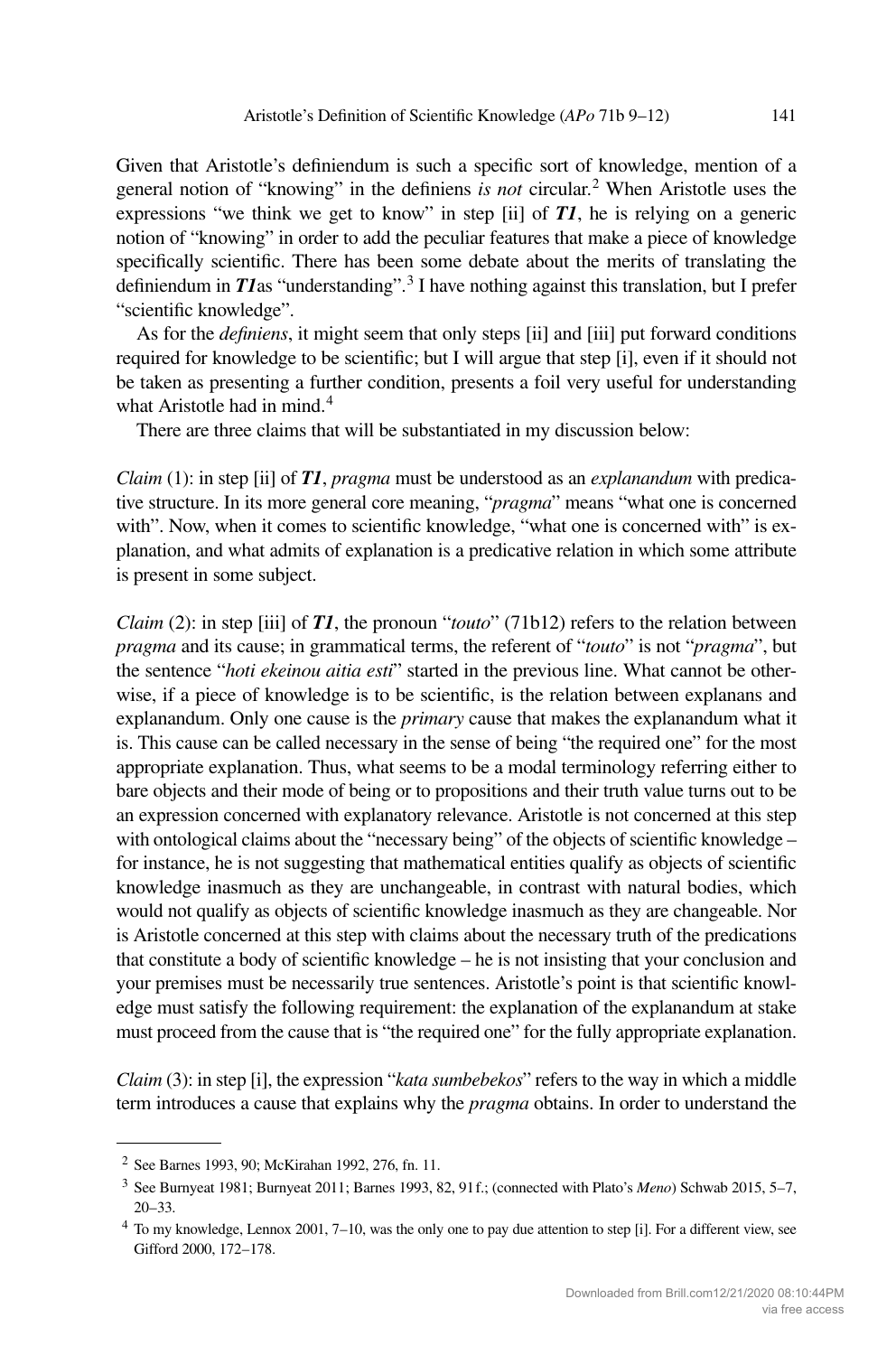contrast between scientific knowledge and this sort of incidental knowledge, the implied expression "*epistasthai kata sumbebekos*" must be supplied with "*hekaston*" (71b9) and "*pragma*" (71b11), which keeps the parallel needed for the contrast with the expression "*epistathai haplôs*". More importantly, the structure "*kata* + accusative" in the expression "*kata sumbebekos*" must be taken seriously instead of being flattened into an adverbial locution. This expression points to the factor – characterised as a *sumbebekos* – that is doing the explanatory work for a given explanandum formulated (or presupposed) in predicative form. The term "*sumbebekos*" does not mean contingent predicate in this context. It refers to a middle term that is only called a *sumbebekos* in reference to the explanation at stake: it is a *sumbebekos*in the sense that it just "comes together" with the terms of the explanandum (*C* and *A*) <sup>5</sup> without delivering the most appropriate explanation of it. "Coming together with the terms of the explanandum" means that the middle term might be an attribute that is necessarily and even essentially true of *C* (and so will "accompany" *C* when *C* has the attribute *A*), but is not the most appropriate explanatory factor needed to explain why *C* has the attribute to be explained, *A*. Accordingly, the sophistic way of knowing that serves as a foil for unqualified knowledge (the *definiendum* in *T1*) is an attempted explanation that uses a *sumbebekos* as middle term and is called sophistic because its purpose is to produce a false semblance of appropriate explanation.

# 1. *Pragma* as explanandum with predicative structure

The word "*pragma*" is used in many ways: sometimes it seems to pick out the subjectmatter of a given science (e.g., 46a25), sometimes it introduces a definiendum (96a35). sometimes it refers to an attribute to be explained (98b30). It can also refer to the subject of a predication. It is not my purpose here to give an exhaustive survey of Aristotle's uses of this word in *APo*. Rather, I want to argue that in *T1* and in several other passages, "*pragma*" is best understood as introducing the notion of an explanandum with predicative form. In these passages, "*pragma*" refers to the fact that some subject *C* has attribute *A*, not to the bare subject *C*.

There is no definitive philological evidence for taking "*pragma*" in this way in **T1**. Aristotle's use of the word is very flexible and context-sensitive. But his discussion of the objects liable to scientific investigation in  $APo$  II.1–2, as well as the contexts in which he connects "*pragma*" with the notion of cause or explanatory factor, lend support to my interpretation.

First, when Aristotle talks about the connection between cause and its *pragma* in *APo* 98b28–31, the word is clearly used to pick out the attribute to be explained, not the subject. To take one of Aristotle's examples, "*pragma*" picks out being eclipsed but not the Moon. My contention here is not that the passage 98b28–31 lends support to my claim that "*pragma*" can refer to an explanandum with predicative structure. Rather, my claim is

<sup>&</sup>lt;sup>5</sup> Henceforth, I follow Aristotle's practice of employing schematic letters in the first-figure syllogistic framework to express explanatory relations: the explanandum is the attribute *A* (the major term) predicated of *C* (the minor term), whereas the explanans is the middle term *B* (cf. 78a31–21 ff.; 81b11–12; 89b16–17; 93a30–31; 94a28 ff., etc.).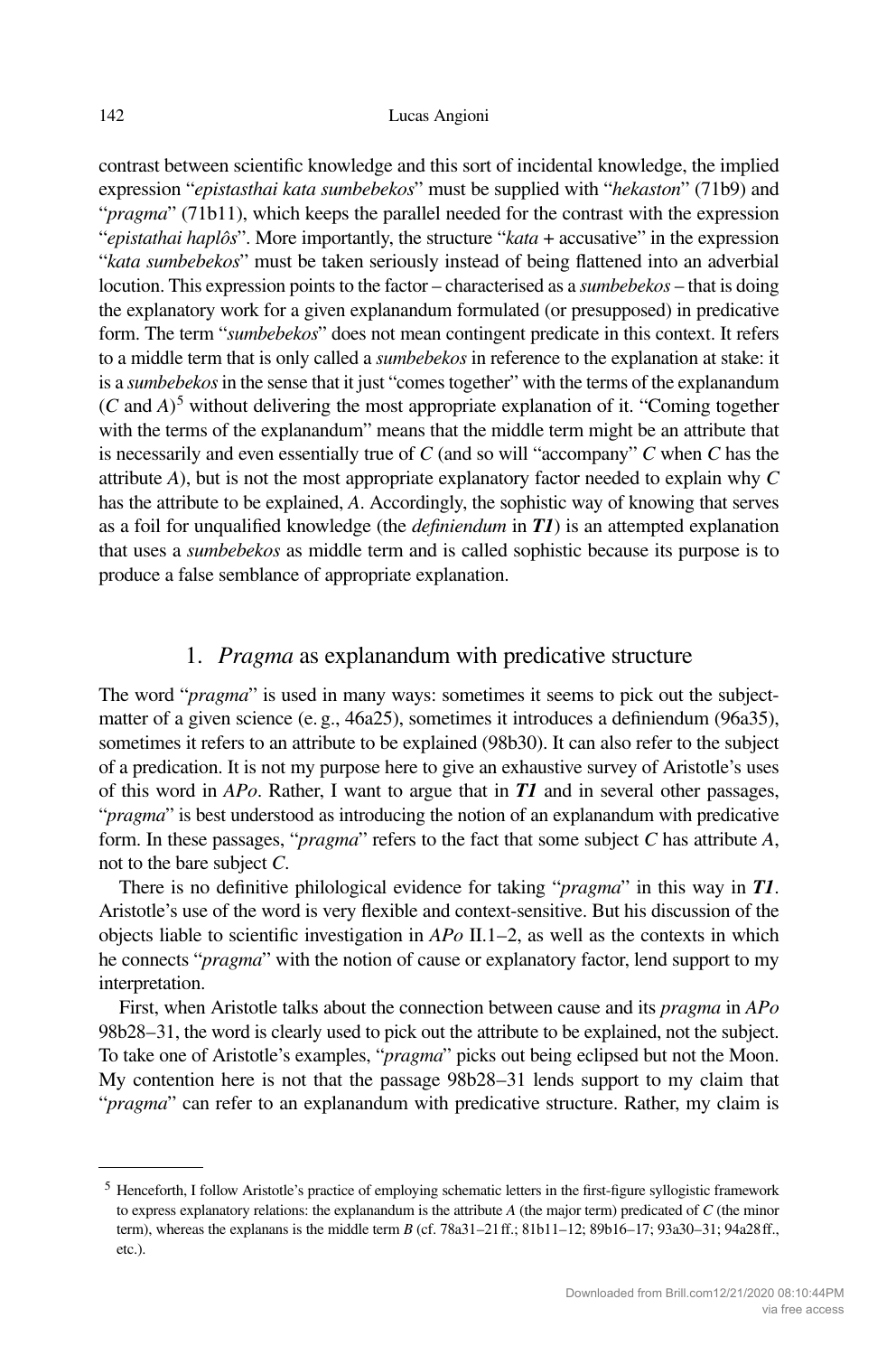that the passage clearly tells against the assumption that "*pragma*" should refer (always or preferentially) to the subject of predication within a scientific field.

Secondly, when Aristotle discusses the objects of scientific investigation in *APo* II.1-2, he makes it clear that all of them involve a predicative structure. It is uncontroversial that "knowing that" and "knowing why" have predicative propositions as their objects. But Aristotle argues that a predicative structure and, together with it, the notion of a middle term introducing the explanatory factor, are also involved in "knowing whether there is" and "knowing what it is". His discussion, which has many intricacies, has received a good deal of attention in the recent literature.<sup>6</sup> My contention is that – to use one of Aristotle's own examples – "knowing whether there is thunder" amounts to knowing whether thunder (or a specific sort of noise) is attributed to the clouds or, more precisely, to knowing that there is a middle term that causes thunder to be attributed to clouds. In the same way, "knowing what thunder is" also involves a predicative structure: it involves the predication in which thunder is the definiendum and its definiens is the predicate, but also a more basic predication which is packed inside the definiens account, namely, the attribution of noise of a certain sort to the clouds. This is enough to show that interpreting "*pragma*" in *T1* as a mere subject (instead of as an explanandum with predicative structure) is not very promising.

Returning to *APo* I.2, there is another point in favour of taking "*pragma*" as an explanandum with predicative structure. When Aristotle comes to the requirements for the starting-points of scientific demonstration just a few lines below, he says that scientific demonstration must proceed from items which are "cause of the conclusion" (71b22). Now, the term "conclusion" in Aristotle normally refers to predicative sentences. If scientific knowledge is defined in terms of knowing the cause of the *pragma* and then Aristotle fleshes out his theory by saying that the starting-points must be "the cause of the conclusion", it is reasonable to infer that there is a match between "*pragma*" and "conclusion": we might reasonably say that a conclusion of a scientific demonstration states exactly the pragma of which we have scientific knowledge when we have understood it through its appropriate cause. The conclusion as well as the *pragma* should be understood in terms of the attributive relation *C-A*, for which *B* is the middle term in the syllogistic framework.

Before arguing for my Claim (2), let me clarify how I deal with the issue of the syllogistic form of scientific knowledge, for this will allow me to clarify some of my assumptions.

Some scholars argue that Aristotle's notion of scientific knowledge is built around the concept of a proof concerned with establishing or certifying *that* something is true. In other words, it is assumed that the main target of scientific knowledge is one of the following options: (i) to determine (in the first place) whether a given proposition is true; (ii) to certify on solid grounds that a given proposition is true. Within the first option, the proposition to be proved has a problematic truth-value in the sense that one cannot ascertain whether it is true or not without proof; within the second option, the proposition to be proved is already taken to be true but on insufficient grounds to assure its truth. Within the first picture, in order to determine *that* a proposition is true, one must find a proof based on principles *already known to be true*, and, ultimately, the chains of proofs must be based on undeniable *axioms*. The only relevant difference within the second picture is that the conclusion is not taken as problematic but as unsecured or unwarranted until its truth is

<sup>6</sup> See Charles 2000; Goldin 1996; Bronstein 2016.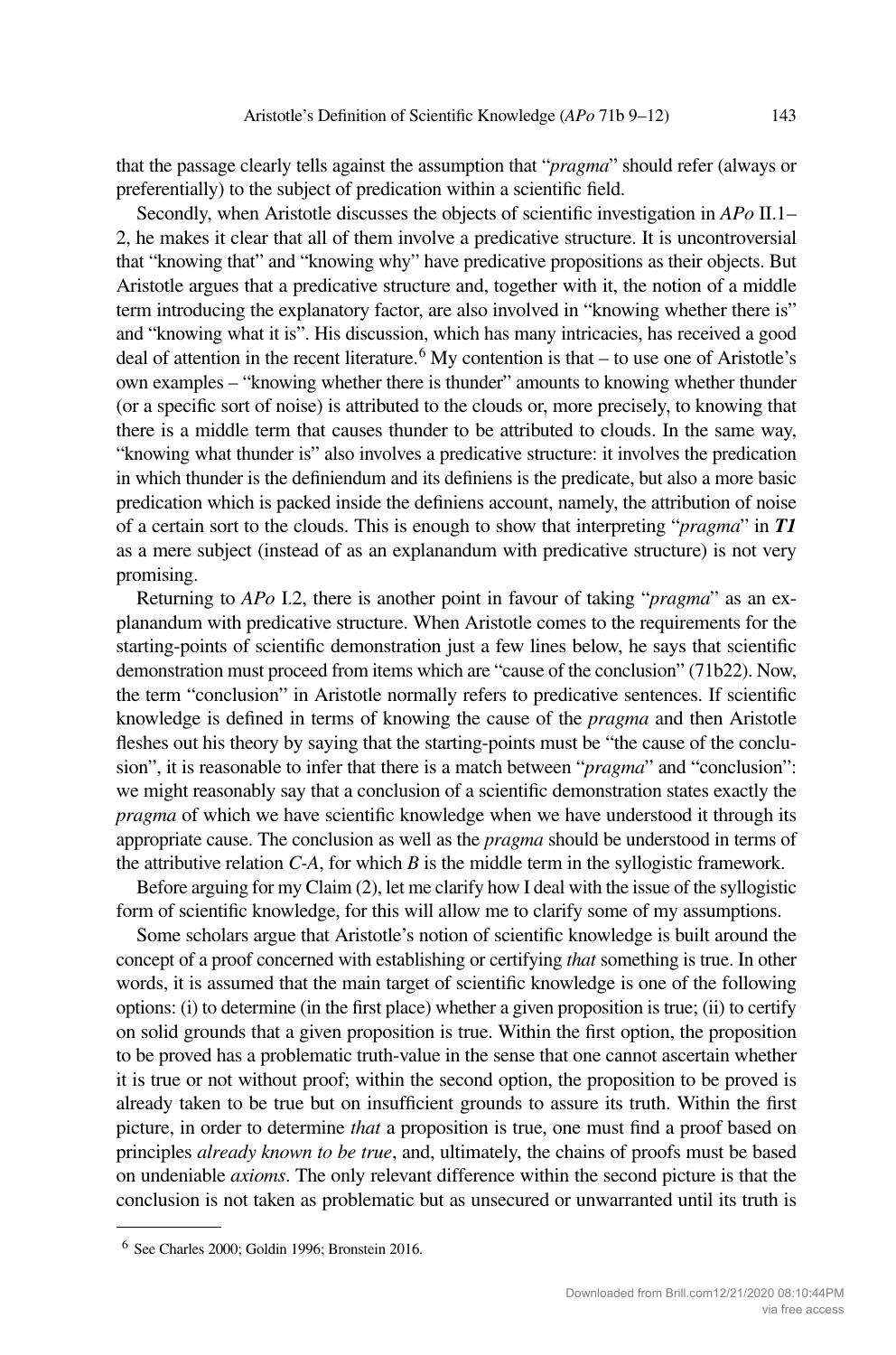backed up by the certified truth of the premises (and, ultimately, of the axioms).<sup>7</sup> Now, since Aristotle defines scientific knowledge in terms of knowing the cause and by appealing to some notion of necessity  $(71b9-12)$ , these interpretations need to be fleshed out. One might then add that the main target of scientific knowledge is to prove, about propositions that are either problematic or already known to be true, that they are *necessarily true*, and that such a proof will require appeal to causes explaining why the conclusions are necessarily true. Thus, let us assume that a proposition of the form "every  $C$  is  $A$ " is already known to be true before one gets scientific knowledge of it. On the view I am depicting, scientific knowledge aims at proving *that it is necessarily true* on the ground of some axiomatic premises; in other words, scientific knowledge aims at finding out the *more basic propositions*, whose truth, being self-evident and necessary, allows us to produce a proof that not only establishes *that* our conclusion is *necessarily true*, but also explains *why it is necessarily true*. Within this picture, one can say that his conclusion is necessarily true *because* it follows from principles that are necessarily true, and these necessarily true principles constitute the premises of a sound deduction explaining why the conclusion cannot be false.<sup>8</sup>

I disagree with this picture of Aristotle's notion of scientific knowledge. In *APo* I.9 (75b36–40, 76a28–30) Aristotle explicitly says that to prove a given proposition from principles that are true, indemonstrable and immediate is not enough for having scientific knowledge of it. Some scholars complain about Aristotle's remarks at 75b36–40 and suggest that they are inconsistent with Aristotle's theory in *APo*. <sup>9</sup> Against this interpretation, I argue that Aristotle's remarks at *APo* I.9 are entirely in tune with his definition of scientific knowledge at *T1*. My argument will become clearer with my discussion of Claim (2): Aristotle's definition of scientific knowledge does not rest on the requirement that a proposition must be *necessarily* true; it rather rests on the requirement that a proposition must be explained by its *appropriate* cause.<sup>10</sup> Before exploring Claim (2), let me stress that, in my picture, the syllogistic framework is *not out of place* in Aristotle's theory of scientific demonstration. The issue at stake is the role played by the syllogistic in Aristotle's account.<sup>11</sup> Now, syllogisms would not be interesting tools for scientific demonstrations if scientific knowledge were just a matter of proving that  $p$  is necessarily true from a set of axiomatic propositions (or just a matter of "explaining" that *p* is necessarily true because it follows from necessarily true axioms). But syllogisms *are* adequate tools if scientific knowledge is concerned with displaying the causal relations between explananda and their appropriate explanantia, since causal relations for Aristotle must be formulated as triadic

<sup>7</sup> For approaches along these lines, see Scholz 1975, 50; Barnes 1975, 65; Barnes 2007, 360; Mignucci 2007, 152; Corcoran 2009, 1; Smith 2009. Perhaps also Malink 2013, 217.

<sup>8</sup> The references in the previous footnote apply here too. For a more nuanced view, see Ferejohn 2013, 66–72.

<sup>9</sup> See Barnes 1993, 135; Mignucci 2007, 178f.. Ross 1949, 535–537, seems to dodge the passage. McKirahan 1992 does not discuss 75b36–40 or 76a28–30.

<sup>&</sup>lt;sup>10</sup> The main outlines of the rival interpretation I reject are also rejected by Kosman 1973; Burnyeat 1981, 108–115; Matthen 1981, 4-10; Taylor 1990, 116 f.; McKirahan 1992, 26-32; Lesher 2001, 46 ; Ferejohn 2013, 66-97; Fine, 2010; Goldin 2013; Bronstein 2016. (For discussion, see Tierney 2001). My view is nearer to theirs, but to my knowledge none of them connect the notion of appropriate explanation with the "necessity requirement" in the way I do.

<sup>&</sup>lt;sup>11</sup> For discussion of this issue, see Barnes 1981, 33f., and criticisms in Smith 1984; Ferejohn 1982; Ferejohn 1990, 19; Ferejohn 1994, 83f.; Lennox 2001, 9f. I am very sympathetic to Mendell 1998.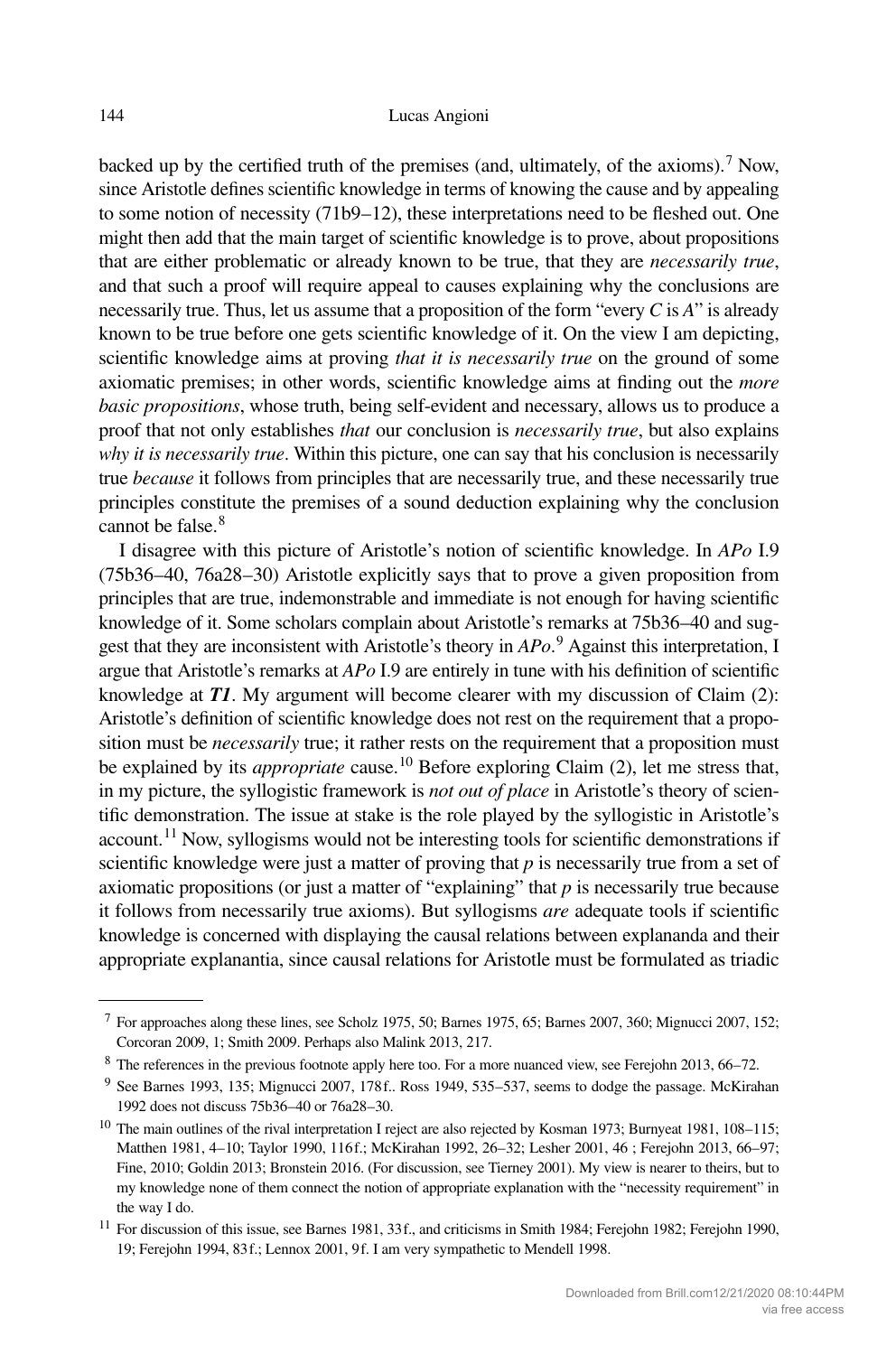relations, in which explananda must be phrased as predications ("why a given predicate is attributed to a given subject"), and explanatory factors are introduced as middle terms. Aristotle is not interested in *importing* from syllogistic a (supposed) axiomatised procedure, nor is he primarily interested in the truth-preservation feature of a syllogistic deduction.<sup>12</sup> Of course, he takes syllogisms to be truth-preserving. But his reason for thinking that syllogisms are suited to express scientific demonstrations is that syllogisms are adequate tools for displaying appropriate explanations.

# 2. The Necessity Requirement: scientific knowledge grasps something that "cannot be otherwise".

According to standard interpretations, in section [iii] of *T1* the predicate "cannot be otherwise" attaches to "*pragma*" (which is taken to be the referent of the pronoun "*touto*" at 71b12) and should be taken to indicate Aristotle's concern with necessary truth: the object of scientific knowledge – *apart from its relation to its cause* – must be something that is necessarily what it is. Accordingly, the objects of scientific knowledge should be basic sentences that are necessarily true. Since the *pragma* is expressed as a syllogistic conclusion, the Necessity Requirement stresses, according to the standard interpretation, that the conclusion of a demonstration must be a necessarily true sentence *in itself*, namely, *apart from its relation to the premises*. <sup>13</sup> I wish to challenge this interpretation. I do not need to challenge the assumption that conclusions of scientific demonstrations are "normally" necessarily true predications.<sup>14</sup> What I am rejecting is the exegetical claim that the point of Aristotle's Necessity Requirement in *T1*is to stress the need for necessarily true predications.

In my view, the pronoun "*touto*" in 71b12 refers back to the previous sentence, "that this is the cause of it" ("*hoti ekeinou aitia esti*", 71b11–12) and so focuses on the causal relation between *aitia* and *pragma*:<sup>15</sup> what cannot be otherwise is that this cause is the (primary) cause of the explanandum at stake. It might seem that I am smuggling the adjective "primary" into  $TI$ , but I hope that my ensuing discussion will show that I am justified in suggesting that Aristotle defines scientific knowledge by appeal to primary causes from the very beginning of *APo*. Thus, a scientific knower knows that the cause selected as the explanatory factor is the (primary) cause of the explanandum and knows that "this" (namely, this cause's being the primary cause of the explanandum) cannot be otherwise. A scientific knower knows that, among several causes available for her explanatory story, the one she has chosen is uniquely able to deliver the most appropriate explanation of the explanandum. Now, there is an important question about what "the most

<sup>12</sup> *Pace* Barnes 1975, 65, and Corcoran 2009. Nor is Aristotle interested in the "transitivity of class inclusion" as the main feature of scientific explanation, *pace* Hintikka 1972, 55-59.

<sup>13</sup> The necessity of the premises will then be included in the picture in *APo* I.4 and I.6 according to controversial moves of modal reasoning. See Barnes 1993, 110f.; Mignucci 2007, 162f., 170f.

<sup>&</sup>lt;sup>14</sup> My "normally" is just a reminder that most sciences are constituted of sentences that are true not necessarily but for the most part. Ferejohn 2013, 82, suggests that Aristotle's use of "*anankaion*" is not meant to exclude what is true for the most part but not necessarily.

<sup>&</sup>lt;sup>15</sup> To my knowledge Lloyd 1981, 157, fn. 2, is the only one who entertains something similar to what I am proposing.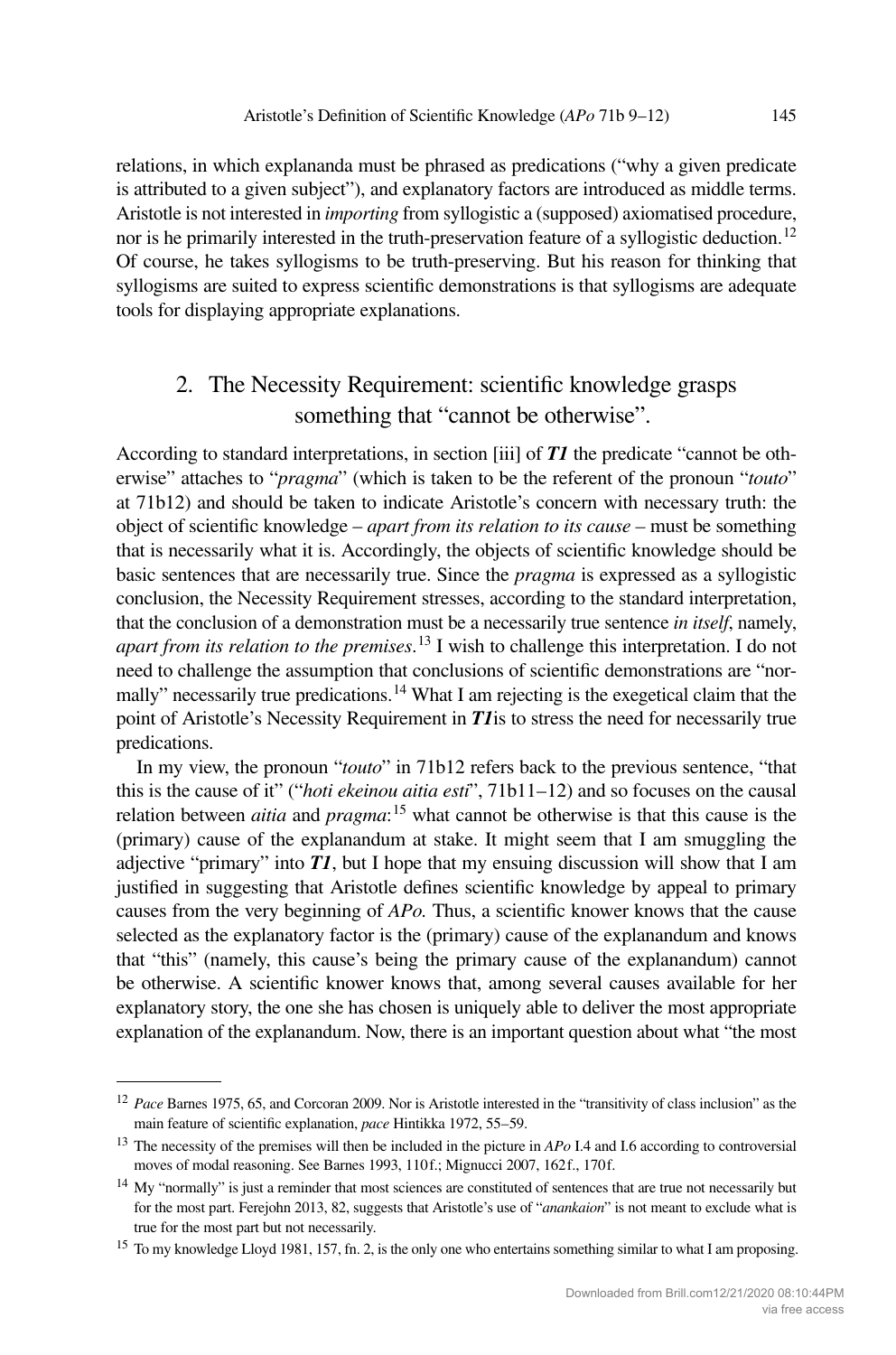appropriate explanation" means. I will flesh out this notion below. For the time being, let me stress that, if my interpretation is right, Aristotle is implying that the cause that is able to deliver scientific knowledge of its explanandum is unique. By being the only one that delivers the fully appropriate explanation, it can be called (if not a "necessary cause" *ipsis litteris*) a "necessary principle" (see 74b5–6).

One might suggest that the cause that delivers scientific explanation of the explanandum should be called "a necessary cause" in the sense that, once it obtains, its *pragma* also obtains (see 98b29–30). Such a cause will be a "necessitating cause". But I am not suggesting that this is Aristotle's point in *T1*. The meaning of the expression "cannot be otherwise" in *T1* can only be captured if we start with the explanandum and ask for its most appropriate explanation, but not if we start with the cause and asks whether the *pragma* will follow it or not. Aristotle is concerned with explanatory appropriateness (or primacy) from the very beginning of *APo*. In order to have scientific knowledge of the explanandum *C-A*, one must know that *C-A* obtains because of its cause *B* and one must know that this relation of appropriate explanation *cannot be otherwise*. The cause *B* can thus be characterised as the "necessary principle" (cf. 74b5–6) in the sense of being *the required one for the most appropriate explanation of C-A.* Another cause might be good enough for yielding *some* explanation, but scientific knowledge demands the cause that will uniquely deliver the most appropriate explanation.<sup>16</sup>

Now, let me flesh out the notion of appropriate cause (or appropriate principle, cf. 71b23). First of all, since causes are expressed as middle terms in syllogistic demonstrations, a given cause is an appropriate cause for a given explanandum if it performs its explanatory work in the most appropriate way as a middle term. Given the priority attributed to *Barbara* syllogisms in Aristotle's theory of demonstration, I will focus on them (henceforth, my use of "syllogism" should be taken to mean "syllogism in *Barbara*" unless I remark otherwise). As a middle term of this sort, an appropriate cause has three basic features, which can be put in a gradual series.

An appropriate cause is:

- 1) a sufficient condition for its explanandum to obtain:
- 2) a necessary condition for its explanandum to obtain;
- 3) what makes the explanandum what it is.

#### 2.1. Appropriate cause as sufficient condition for its explanandum to obtain

An appropriate cause is expressed as a middle term of a sound syllogism. The truth of its attribution to the minor term *C* entails (together with the truth of the major premise) the truth of the conclusion, in which *A* is attributed to *C*. Thus, an appropriate cause (expressed as a middle term  $B$ ) is a sufficient condition for its explanandum to obtain.

It goes without further argument that such a feature, however important, is only a *sine qua non* condition for a cause to be an appropriate one. A given conclusion can be soundly deduced from a myriad of different middle terms. If demonstration were just a matter of

<sup>&</sup>lt;sup>16</sup> As I will explore at the end of this paper, my interpretation allows us to understand what Aristotle says at 74b15– 18 without attributing him the false view that, if conclusion *C* is proved and the premises are necessarily true, *C* is demonstrated. See Barnes, 1993, 126, and Mignucci 2007, 171.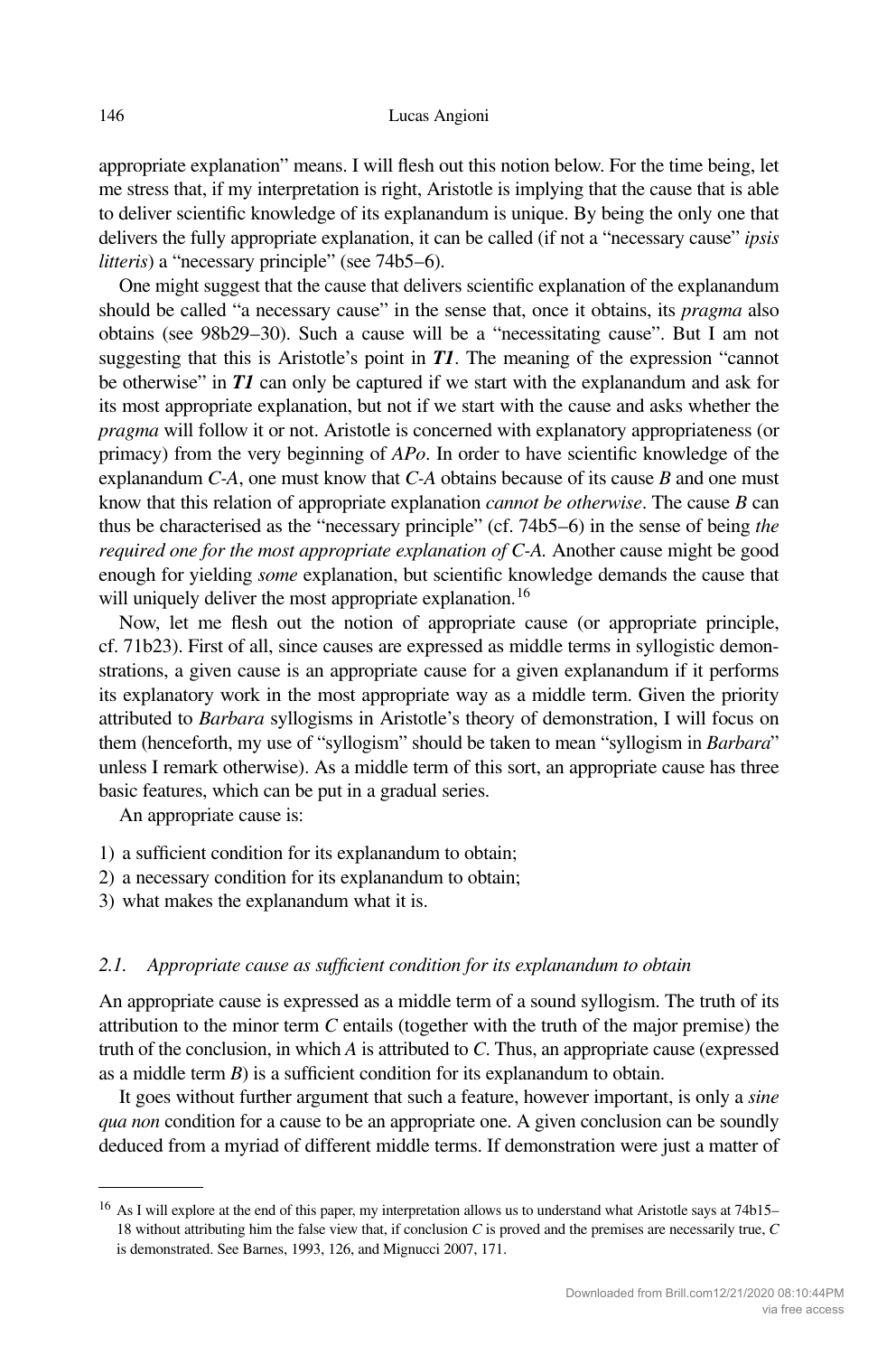certifying the truth of the conclusion from true premises, one scientist will end up with a swarm of demonstrations of the same explanandum. This swarm might sound attractive to some philosophical temperaments, but not to Aristotle's.<sup>17</sup> It will not help to introduce necessary truth into this story. A given conclusion that is necessarily true can be soundly deduced from a myriad of premise-pairs in which each premise is necessarily true. If demonstration were just a matter of "explaining" that the conclusion is necessarily true because it follows from necessarily true premises, a scientist will end up again with a swarm of demonstrations of the same explanandum.<sup>18</sup>

# *2.2. Appropriate cause as a sine qua non condition for its explanandum to obtain and the coextensiveness requirement*

An appropriate cause is also a *sine qua non* condition for its explanandum to obtain. The truth of the attribution of an appropriate cause to the minor term *C* not only entails (together with the truth of the major premise) the truth of the conclusion, but is also a necessary condition for it – which implies, as will be explored below, that *A* and *B* are coextensive terms. Thus, if the minor premise "every  $C$  is  $B$ " were false, the conclusion "every  $C$  is *A*" would also be false. Special attention to terminology is needed here: the reader might wonder whether condition (2.2) for an appropriate cause is my motivation for calling it a "necessary cause", thus making it the bearer of the necessity in *T1*. But this is not so. My reason for taking the cause as the focus of the Necessity Requirement in *T1*rests on the next condition, which concerns the notion of explanatory appropriateness. And Aristotle's reason for suggesting that an appropriate cause is a "necessary principle" is not that it satisfies condition  $(2.2)$ , but rather that it satisfies condition  $(2.3)$ . For these reasons, I have employed the expression "*sine qua non*" instead of "necessary" as the title for my condition (2.2).

It is important to stress that the conjunction of conditions (2.1) and (2.2) yields the result that an appropriate cause *B* is coextensive with the predicate to be explained, *A*. If, for any  $C$ , being  $B$  is not only a sufficient but also a necessary condition for being  $A$ , then  $B$ and *A* are coextensive terms. Coextensiveness between terms in demonstrative syllogisms is one of the most important claims Aristotle deploys in his theory in *APo.* The pivotal notion of a *katholou* predicate (as developed in 73b26-39) is surely not exhausted by mere extensional features like coextensiveness, but nevertheless coextensiveness is in play.<sup>19</sup> Aristotle explicitly recognises that a cause (as a middle term *B*) and its explanandum (as a major term  $\vec{A}$ ) might be coextensive with each other in the first part of  $\vec{A}Po$  I.13: "being near the Earth" and "not-twinkling" are coextensive predicates (at least in the domain of celestial bodies, which is Aristotle's concern in the passage). One might object that

<sup>&</sup>lt;sup>17</sup> It is possible to prove that "every human is mortal" from many sets of premises that are necessarily true and involve different middle terms (e. g., "animal", "biped animal", "mammal", "animal having lungs" etc.). How should we decide which of these proofs is a scientific explanation? For sensitivity to this issue, see Hankinson 1998, 161f.

<sup>&</sup>lt;sup>18</sup> The same examples from the previous footnote apply here.

<sup>&</sup>lt;sup>19</sup> The importance of coextensiveness (as a necessary but not sufficient condition for scientific demonstration) has been stressed by Lennox 2001b, 46f., and Ferejohn 2013, 81–95. See also Hasper 2006, 274–284, who focuses on *APo* I.5. I have left *APo* I.5 out of my picture because the intricacies of that chapter cannot be dealt with in this paper.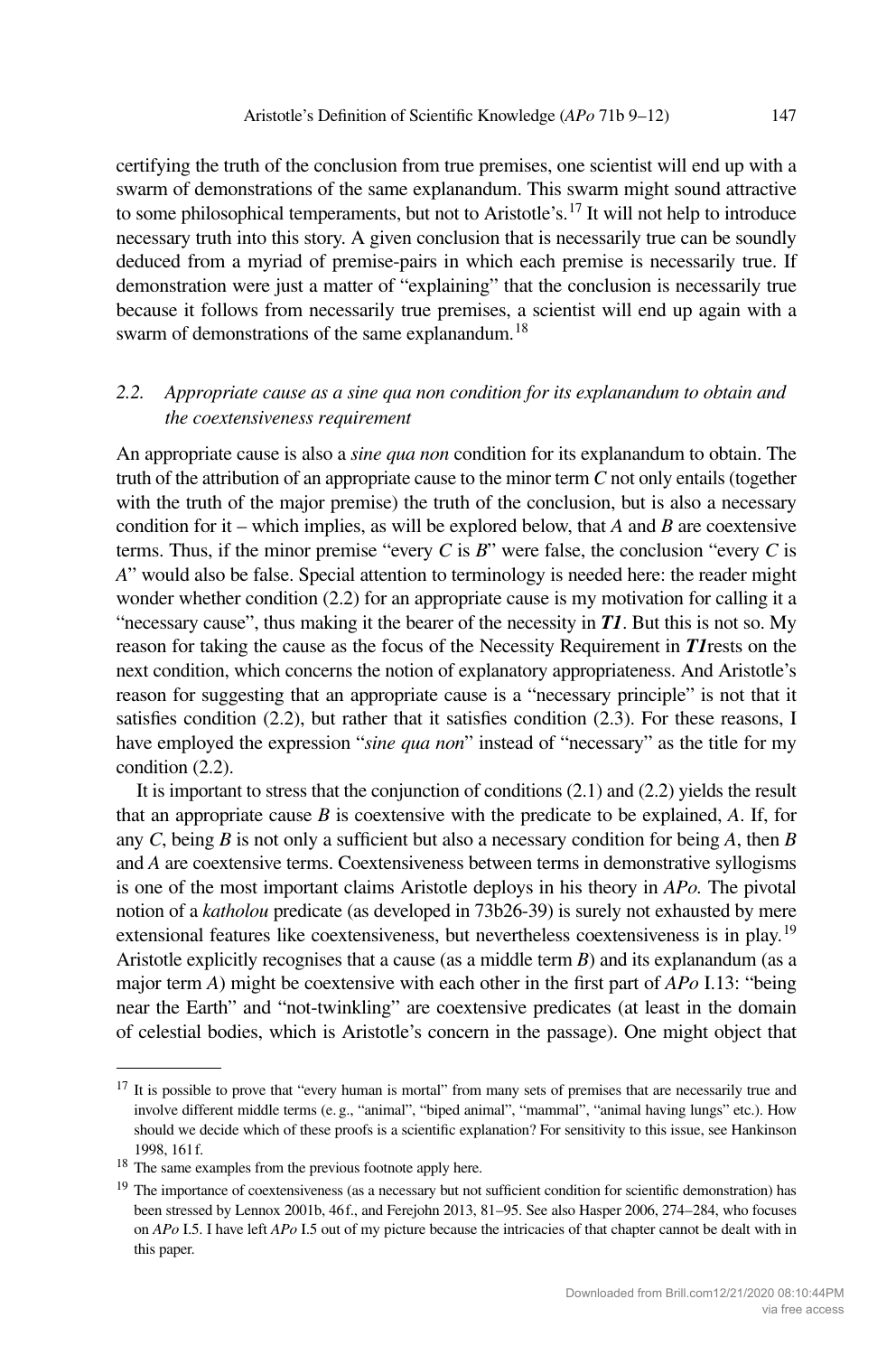Aristotle only mentions that the major and the middle terms *can* be coextensive in some cases without making coextensiveness a requirement for a causal relation to obtain. Of course, coextensiveness is not a requirement for *every* causal relation to obtain. However, it is a requirement for an *appropriate* causal relation to obtain. When Aristotle talks about priority in *Categories*, he makes it clear that the specific sort of *causal* priority that a cause has over its *pragma* does not depend on any purely "logical" asymmetry: there can be a mutual implication between cause and *pragma*, and this symmetrical relation does not affect the asymmetrical explanatory relation  $(14b10-23).^{20}$ 

Furthermore, Aristotle also makes it clear that appropriate explananda are such that coextensiveness between the middle term *B* and the attribute *A* is involved:

*T2*: [i] Hence, if the cause holds, it is necessary for its *pragma* to hold, but, if the *pragma* holds, it is not necessary for every cause to hold, but it is only necessary that some cause holds (not every). [ii] Or, if the problem is always universal, not only the cause is a whole, but also that of which it is the cause is universal too? [iii] E.g. shedding leaves is commensurate to a given whole, even if there are species of it, and it is universal in relation to them (be it plants or plants of a given kind); hence, the middle term and that of which it is the cause must be equal in these cases, and convertible. (98b29–35; my translation)

Step [i] of *T2* seems to make room for different causes explaining the same *pragma* in different circumstances (or for different subjects), but Aristotle is only setting up the problem in order to announce his position in steps [ii]–[iii]: given that an appropriate explanandum must be a *katholou* predication, as he has insisted in *APo* I.4–5, the middle term must be coextensive with the major term too. $^{21}$ 

Moreover, Aristotle does indeed argue for the coextensiveness condition in *APo* I.13, 78b13–31: a (primary) cause must be coextensive with the attribute to be explained. He makes his point with a syllogism that does not capture the *cause* (I insist: the *appropriate* cause) of the conclusion. The passage is made much more difficult by his compressed language and, in particular, by his use of negative statements and two different words that can usually be appropriately translated "cause". In my interpretation, the text reads as follows:

*T3*: [i] why do walls not breathe? Because they are not animals. [ii] Now, if this were the [primary] cause of their not breathing, then being an animal would have to be the cause of their breathing, liil just as, if the negation is the cause of lthe explanandum's not holding, the affirmation is the cause of its holding  $[\dots]$  and similarly, if the affirmation is the cause of its holding, the negation is the cause of its not holding. [iv] Now, for the cases such as the one mentioned above, the condition I have just stated is not satisfied: for not every animal breathes. [v] The syllogism for explanations of this kind comes about in the second figure. Let *A* be animal, *B* breathing, *C* wall.  $(78b15-25,$  Barnes's translation modified)

Aristotle has in mind an attempted demonstration with this *Camestres* syllogism:

<sup>&</sup>lt;sup>20</sup> See Koslicki 2012, 198-201; McKirahan 1992, 214-216; Hankinson 1998, 166f.; Charles 2010, 308; Ferejohn 1994, 84–86; Goldin 2013, 201 f.

<sup>&</sup>lt;sup>21</sup> The first three sentences in step [ii] are very compressed but deliver a clear argument: if the problem (i.e., the attribution of the major to the minor) is universal (i. e., minor and major are coextensive with each other), then the middle must be coextensive with both. Aristotle is stating this consequence in two steps: "then, the middle is a universal (attributed to the minor in the minor premise), and the major is a universal too (namely, attributed to the middle in the major premise)". Coextensiveness between major and middle is then explicitly stated in step [iii].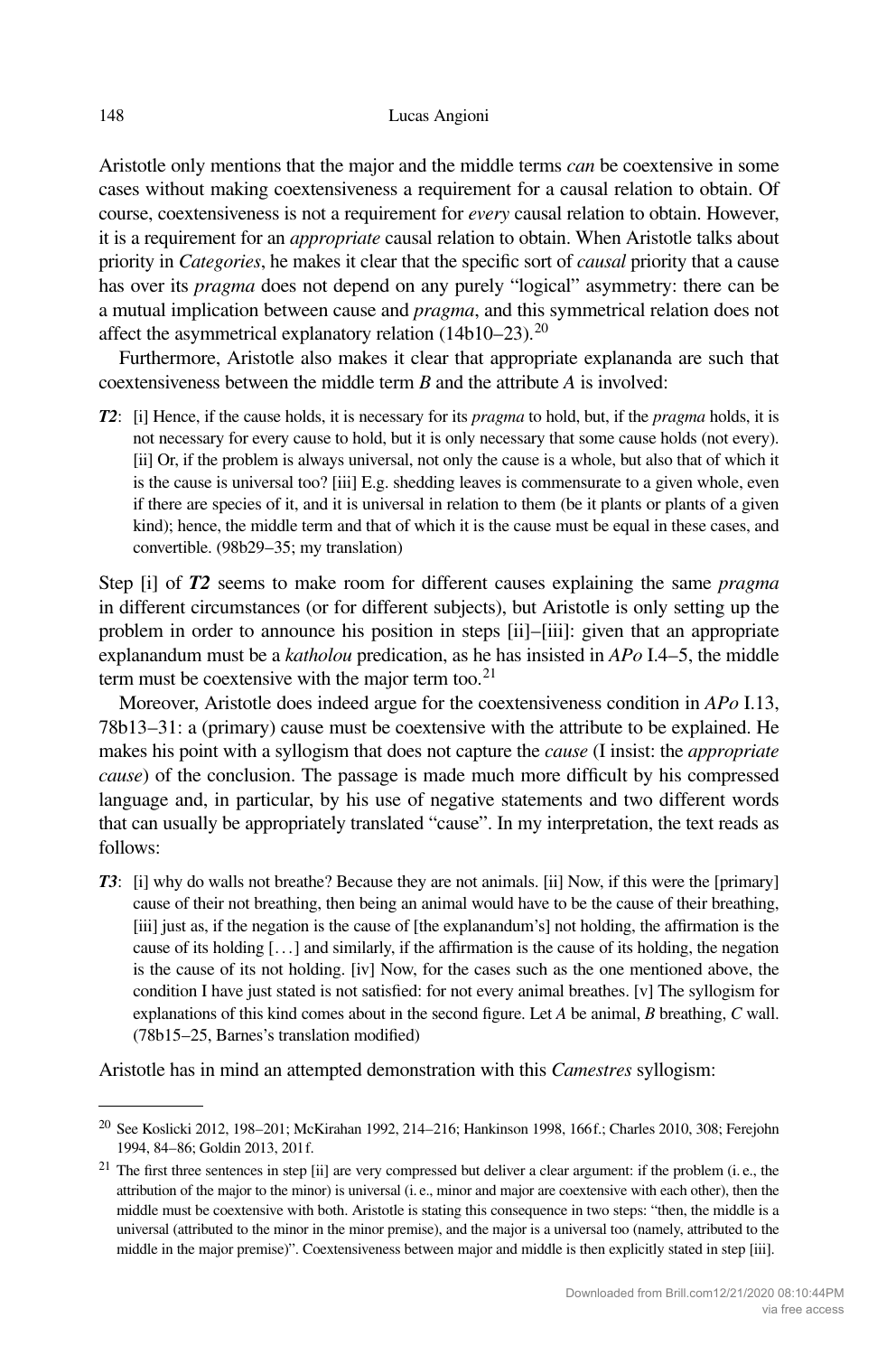"Everything which breathes is an animal"; "No wall is an animal"; "therefore, no wall breathes".

Now, a wall's not being an animal is at least a partial explanation of the fact that walls do not breathe. In addition, there is no doubt that the deduction is sound. However, Aristotle is not satisfied with this sort of explanation and asks for more than a mere sound deduction of the conclusion. For this reason, it is clear that this passage is describing a requirement for being a cause of a superior sort. I take it to be a requirement for being a primary or appropriate cause. Indeed, the notion of a primary cause *is in play* in the context, from 78a26 on (cf. 78b4). Thus, we have a counterfactual at step [ii], 78b16–17: if the cause stated in this *Camestres* syllogism ("not being an animal") *were* the appropriate cause of the wall's not breathing (rather than a mere cause delivering a sound deduction and a partial explanation), its negation ("being an animal"<sup>22</sup>) would be the cause of breathing. What we have in step [iii] (after "*hoion*", 78b17) is a general point: Aristotle is spelling out a requirement every appropriate cause must meet, but the requirement is not restricted to the *Camestres* syllogism formulated above. Thus, if *B* is an appropriate cause of its explanandum  $C-A$ , "its negation" (namely, the minor premise in which  $B$  is denied of  $C$ ) will be a sufficient condition for *A*'s not being attributed to *C*, as we have in the *Camestres* above; in addition, "its affirmation" (namely, a minor premise in which  $B$  is affirmed of  $C$ ) would be a sufficient condition for  $A$ 's being attributed to  $C$ , as we would have in a syllogism in *Barbara* with the original major premise converted (and this is what we fail to get in the *Camestres* syllogism above). Aristotle's peculiar terminology makes the passage difficult to decipher, but he is saying precisely that, for any appropriate cause *B* (as expressed in the syllogistic framework), the truth of " $C$  is  $B$ " is sufficient for the truth of " $C$  is  $A$ ", just as the truth of " $C$  is not  $B$ " would be sufficient for the truth of " $C$  is not  $A$ " (which is tantamount to saying that the truth of "*C* is *B*" is also a necessary condition for the truth of " $C$  is  $A$ "). Thus, the first point spells out condition (2.1), whereas the second spells out condition  $(2.2)$ . For saying that the truth of " $C$  is not  $B$ " is sufficient for the truth of "*C* is not *A*" is tantamount to saying that being *B* is a necessary (*sine qua non*) condition for being *A*. What is wrong in the foil-case presented by our *Camestres* is that its major premise is not convertible and, therefore, "being an animal" works only as a necessary -<br>but not sufficient condition for being a breathing thing. As Aristotle has stressed in the counterfactual mode, if "not being an animal" were the primary or appropriate cause that explains why walls do not breathe, being an animal should also be sufficient for a wall to be a breathing thing. But this is not the case, since (for Aristotle) not every animal breathes. Therefore, the *Camestres* syllogism above is given as a counterfactual example in which condition  $(2.2)$  is satisfied but condition  $(2.1)$  is not (see 78b21–22). The whole passage, in sum, is arguing for the coextensiveness requirement for appropriate causes.

<sup>22</sup> This is the result of "not" being applied to "not being an animal".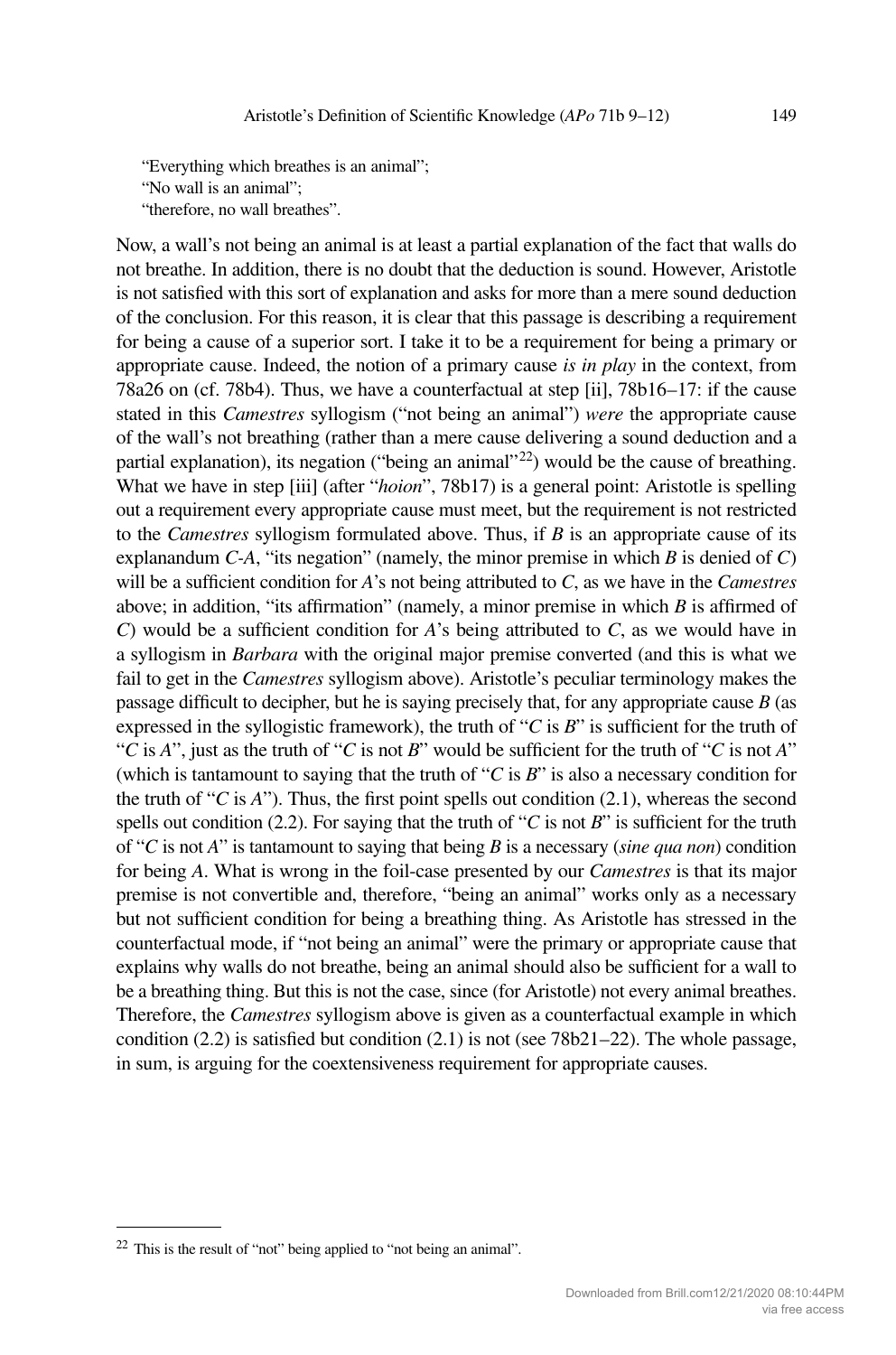#### *2.3. Explanatory appropriateness: making the explanandum what it is.*

Aristotle does not reduce the notion of an appropriate cause to the conjunction of the two previous features (2.1) and (2.2), which can be treated from a merely extensional standpoint. Explanatory appropriateness is also (and mainly) a matter of making the explanandum what it is. In order to flesh out this notion of explanatory appropriateness, I will rely, in the next section, on the contrast between scientific knowledge and incidental knowledge. But some key points should be mentioned now.

First, condition (2.3) implies the previous two but not the other way around. It is possible for a given cause to satisfy (2.1) without satisfying (2.2) and (2.3). Any middle term not coextensive with the major in a sound *Barbara* will do as an example: for instance, *mammal* as a middle term explaining why humans are mortals. Again, it is possible for a given cause to satisfy (2.2) without satisfying (2.1) and (2.3), which is the situation Aristotle has illustrated with the *Camestres* syllogism about walls: being an animal is just a necessary but not sufficient condition for something to be a breathing thing. Furthermore, and more importantly, it is possible for a given cause to satisfy both (2.1) and (2.2) without satisfying (2.3). Aristotle stresses this point in the first half of *APo* I.13: a middle term in an attempted demonstration might well be coextensive with the major term but not capture the cause that appropriately explains the fact expressed in the conclusion. This is what happens when one soundly deduces that every planet is near the Earth through "not-twinkling" as the middle term.<sup>23</sup> This attempted demonstration is a sound deduction of its conclusion, but only establishes *that* it is the case without explaining *why* it is the case (78a28–38). However, if a given cause satisfies condition  $(2.3)$  and thereby counts as an appropriate cause, it also satisfies both conditions  $(2.1)$  and  $(2.2)$ .

A second point about appropriate causes is that they seem to bring to an end a series of why-questions: if an appropriate cause is attained, no one could sensibly keep asking why. This feature follows from the idea that an appropriate cause is primary in the sense that it is not because of something else (or not as being something else) that it appropriately holds of its explanandum: there is no further cause that makes an appropriate cause what it is.  $24$ 

A third point is that Aristotle does not frequently use the expression "*oikeion aition*" (or something equivalent), nor does he define the notion. As for the absence of a definition, this does not tell against the existence or the importance of the notion. The notion of form is one of the most important in Aristotle's metaphysics and philosophy of nature, but he never explicitly defines it either. In *APo* I.13, where a definition of the notion of appropriate cause would be in its proper place, Aristotle seems to rely on the intuitiveness of his examples: even if there is mutual entailment between the planet's not-twinkling and the planet's being near the Earth, it is clear enough that their nearness is the cause of not-twinkling but not the other way around (78a28–b4). Nor does the scarcity of occurrences of the expression "*oikeion aition*" poses any serious problem for my interpretation.<sup>25</sup> Aristotle's terminology

<sup>23</sup> See McKirahan 1992, 214–216; Ross 1949, 552; Barnes 1993, 156; Koslicki 2012, 198–201; Hankinson 1998, 166 f.; Charles 2010, 308; Ferejohn 1994, 84–86; Goldin 2013, 201 f.

<sup>24</sup> Aristotle is characterising this feature of causes in 85b27–86a3.

<sup>25</sup> See *Meteorologica* 346a30 for "*oikeiotatê aitia*". In 80b18, 21, "*oikeion meson*" does not have the meaning of an appropriate middle term in the sense of explanatorily appropriate.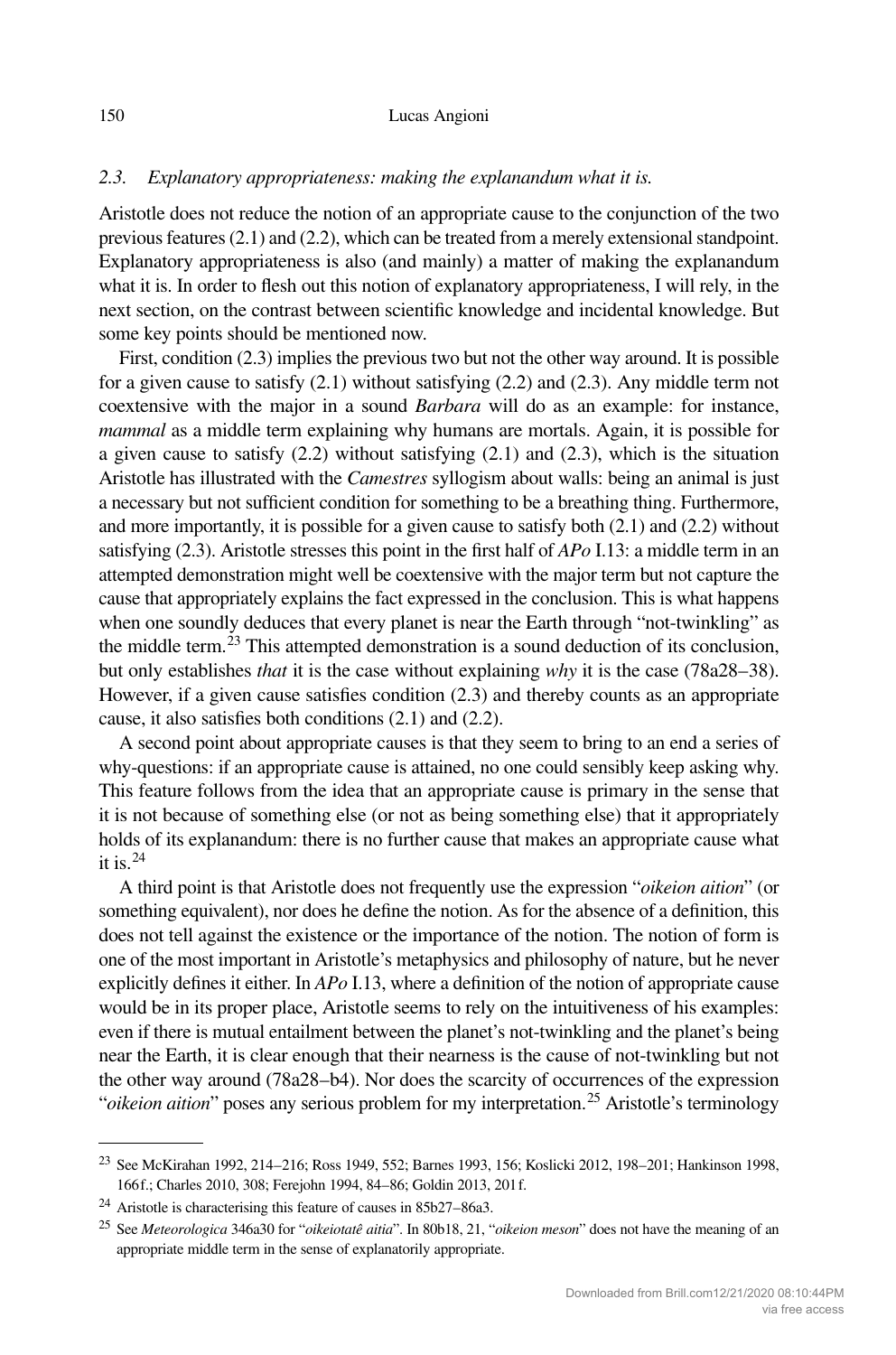is flexible and context-sensitive. In my view, the notion of appropriate cause as I am describing it here is what Aristotle has in mind when he uses expressions such as "appropriate principles" ("*archai oikeiai*", 71b23; 72a6), "appropriate" ("*oikeion*", 74b26), "primary cause" ("*proton aition*", 78a25, 78b4), "necessary principles" ("*anankai archai*", 74b5–6) and "of the same family" ("*suggenes*", 76a30), as well as certain absolute occurrences of the adjective "necessary" ("*anankaion*", 74b7, 74b12, 31) and the noun "cause" (either "*aitia*", as in 71b10–11, or "*aition*", as in 71b30–31, 75a35, 78b15, 98a35 ff.). As I will try to show in my next section, Aristotle also has in mind this notion of an appropriate cause when he uses the expression "the principle of the thing [i.e., the explanandum] as such" (76a5–6).

Finally, a fourth point about appropriate causes will pave the way for my Claim (3) about Aristotle's definition of scientific knowledge in *T1*. An appropriate cause captures what makes its explanandum what it is. Since the factor that makes *X* what *X* is turns out to be (at least) an element in the definiens account of  $X$ , it follows that the explanatory appropriateness of a cause is closely related to the notion of definitional priority. As Aristotle says:

*T5*: And this [*sc.* the middle term *B*] is the account of the one extreme, i. e., in this case of *A*; for an eclipse is a screening by the Earth. (93b6–7, Barnes's translation)

A few lines below he stresses the same point:

 $T6$ : and *B* is indeed an account of *A*, the first extreme (93b12, Barnes's translation)

And there is still a third explicit statement:

T7: and the middle term is an account of the first extreme (99a21–22, Barnes's translation)

Thus, an appropriate cause for an explanandum  $X$  is either the whole definiens account of  $X$  or at least an important factor contained in the definiens account. Since  $X$  is interpreted as being the major term, the first option will imply that the major premise must be an inverted definition, in which the definiens will be the subject and the definiendum will be the predicate. Since this is highly controversial, the other option seems preferable: the middle term will express the most important factor in the definiens account of the major term. Aristotle's cautious use of "*logos*" instead of "*horos*" or "*horismos*" at *T 5–7* suggests this option: although "*logos*" can be used in the sense of a full definition, it can also be taken in a different way, as pointing to the most important explanatory factor. Aristotle clarifies his point in *APo* II.16:

*T8*: It is clear that the eclipse is not the cause of the Earth's being in the middle but rather the latter is the cause of the eclipse; for the Earth's being in the middle is present in the account of the eclipse. (98b21–23, Barnes's translation modified)

Since "being present in the account" is different from "being the whole account", it is fair to infer that the appropriate cause for an explanandum is one of the elements through which the explanandum must be defined. Now, since a definition is the expression of the essence of its definiendum, the explanatory appropriateness of a cause is closely related to the idea that explanations must be formulated in terms of essences. Actually, the notion of an appropriate cause is one of the ways to understand Aristotle's claim that "to know what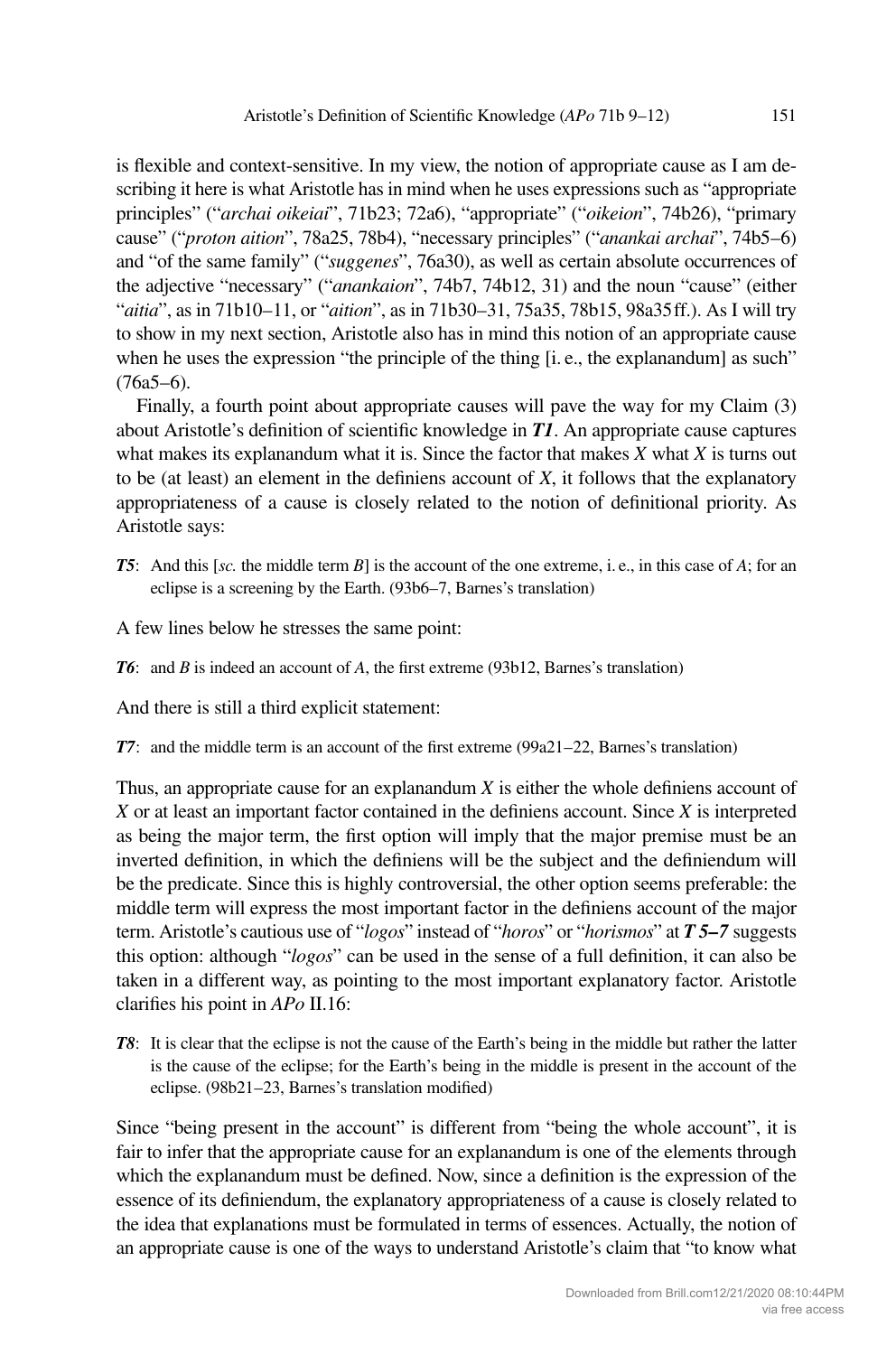*X* is and to explain why *X* obtains amounts to the same thing" (90a31–34).<sup>26</sup> This picture is normally presented in the literature as describing what is going on in Book II of *APo*. I argue that this picture is present in Book I too.<sup>27</sup>

# 3. Incidental knowledge

Let me first clarify some points about the grammar of step [i] of *T1*. The expression "*kata sumbebekos*", which is a gloss on the "sophistical way of knowing", should be taken ultimately to modify "*epistasthai*" and to provide a contrast with "*epistasthai haplôs*", which is Aristotle's definiendum. Now, since "epistasthai haplôs" has "hekaston" (71b9) and "*pragma*" (71b11) as its objects, it is reasonable to take its foil to have the same objects too. This amounts to taking "*kata sumbebekos epistasthai*" as a way of knowing an object that has predicative structure (cf. 76a1–7). Now, since "*epistasthai haplôs*" is defined by the knowing the cause and, as I have argued, by knowing that the cause is the required one for the most appropriate explanation, it is reasonable to infer that its foil will be characterised by the failure of at least one of these conditions. Given that not knowing any cause whatsoever entails not knowing the most appropriate cause, there are only two options: knowledge will be incidental either when one does not attain the knowledge of *any* cause or when one knows some cause, but not the most appropriate one.

One might be attracted by the first option: scientific knowledge is knowledge of the most appropriate cause, whereas incidental knowledge is a flat knowledge of a given predication without involving any explanatory claim. Scientific knowledge would be expressed in sentences such as "I know that the planets are not-twinkling *because* they are near the Earth", whereas incidental knowledge would be expressed in sentences such as "I know that planets are not-twinkling" full stop. Now, this would be a very weak foil, and even if someone argues that its weakness is suited to an introductory remark or a sketchy outline of the definiendum, one has to admit that a much more powerful foil will be attained if

<sup>&</sup>lt;sup>26</sup> There is no room to discuss the controversial issues surrounding these passages in this paper, but two things are worth mentioning*.* First, the explanandum is treated as the major term *A*, which seems to tell against my contention that "*pragma*" in *T1* must be taken as an explanandum with predicative structure. However, in my view, Aristotle's treatment of *A* does not raise an objection. The explanandum is the predicative relation between an attribute *A* and its proper subject *C*. But the predicate *A* is much more important than the subject *C* for making the explanandum the specific explanandum it is. If you want to explain (e.g.) the longevity of birds, it is clear that you are interested in some fact about birds (*C*), but the attribute longevity (*A*) is a much more important factor to make that explanandum the explanandum it is. This priority of the predicate over the subject might have led Aristotle to use terms standing for the attribute to point out to the whole predicative explanandum as such. Second, the major term itself is interpreted in different ways: e. g., in *T5*, *A* is interpreted as "eclipse" (which is the *pragma* itself), whereas in *T6*, where the example has switched to thunder, *A* is interpreted as "noise" (presumably "noise of a given kind", cf. 93a22–3). Aristotle shifts with no further notice (nor embarrassment) from one to another interpretation of the explanandum. There are several subtleties which I cannot address here, but I do not think my story is jeopardised by them. Thunder is the proper explanandum and can also be treated as a major term *A*. However, its explanation presupposes a previous step in which its elements are articulated ("thunder is a noise of a given kind in the clouds"), so that "noise" becomes the major term.

<sup>27</sup> I have developed this point in my 2014. For Book II of *APo*, see Charles 2000; Charles 2010; Goldin 1996; Bronstein 2016. Aristotle's remark at 90a31–4 suggests that the picture is at least applicable to Book I as well, since 2 R is one of the central examples in Book I.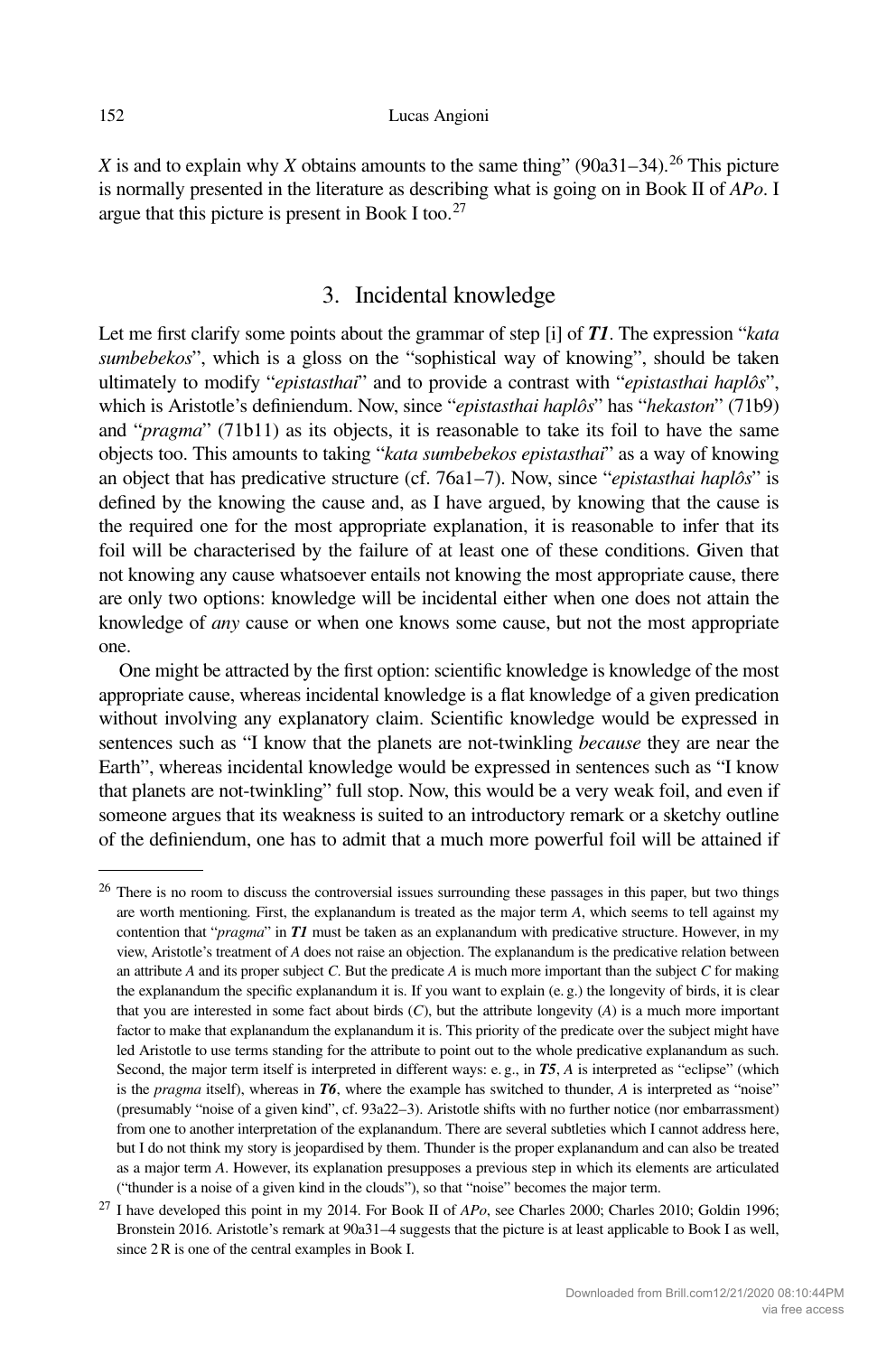incidental knowledge has the same formal structure as scientific knowledge, namely, "I know that every *C* is *A because* every *C* is *B* etc.". The contrast between them will hinge on the explanatory appropriateness of the cause selected on each side: scientific knowledge is the knowledge of the most appropriate cause, whereas incidental knowledge will be the knowledge of any cause that is not the most appropriate one.<sup>28</sup> Furthermore, an interpretation along these lines fits well with what Aristotle says about pseudo-demonstrations (such as Bryson's squaring of the circle) in *APo* I.9: those pseudo-demonstrations, which conveys only incidental knowledge, are faulty because their attempted explanations appeal to something "common" and not suited to the explanandum at stake (cf. 76a1–3).

One might object that this way of construing the contrast will not work, because scientific knowledge will be too restrictive, whereas incidental knowledge will cover too many cases. For a given explanandum, only one explanation will count as scientific knowledge, whereas all other attempted explanations will count as incidental knowledge. Call this the Statistical Imbalance between scientific knowledge and its foil. One might try to argue that the contrast between scientific knowledge and incidental knowledge in terms of different sorts of explanation does not depend on the Statistical Imbalance. However, in my view such an imbalanced picture is exactly what Aristotle offers us:

T9: It is difficult to tell whether you have [scientific] knowledge of something or not, for it is difficult to tell whether or not our knowledge of something proceeds from its principles – and this is what it is to know something. We think we have scientific knowledge of something if we possess a syllogism from some true and primary items, but this is not so. (76a26–29, Barnes's  $translation$  modified)<sup>29</sup>

Moreover, the way in which Aristotle appeals to incidental knowledge as a foil at an important juncture provides strong evidence for my view that it has an explanatory structure:

*T10*: We understand something non-incidentally when we know it in virtue of that in virtue of which it holds and from the principles of that thing as such. (*APo* I.9, 76a4–6, Barnes's translation, modified)

There is a good deal of controversy about the referents of the pronouns in this passage, but my present point does not depend on this. What I want to stress is that the grammatical structure "*kata +* accusative" is related to the way in which an explanatory factor is introduced to explain a given explanandum.<sup>30</sup> The expression "in virtue of that in virtue of which" translates "*kat' ekeino* [. . . ] *kath' ho*", and "incidentally" translates "*kata sumbebekos*". Aristotle is saying that, when one captures the appropriate explanatory factor (the one that will be called "the principle of the explanandum as such"), her knowledge is **not** *kata sumbebekos*. By contrast, when one's knowledge is *kata sumbebekos*, its explanatory factor is not the appropriate one. The habit of flattening the expression "*kata sumbebekos*" into a non-elucidative adverbial expression, such as "incidentally" or "accidentally", has

<sup>&</sup>lt;sup>28</sup> See my 2013 for a similar approach to the distinction between (scientific) knowledge and (explanatory) opinion in *APo* I.33. For a different view, see Fine 2010b, 146–148, who resists that opinion and incidental knowledge can be identified.

<sup>29</sup> See Hasper 2013, 320, for an interpretation of this passage in a similar direction.

<sup>30</sup> For a similar approach, see McKirahan 1992, 175, and Hasper 2006, 279–284 (on "*kata touto*" in 74b2), and Hasper 2013, 318–320.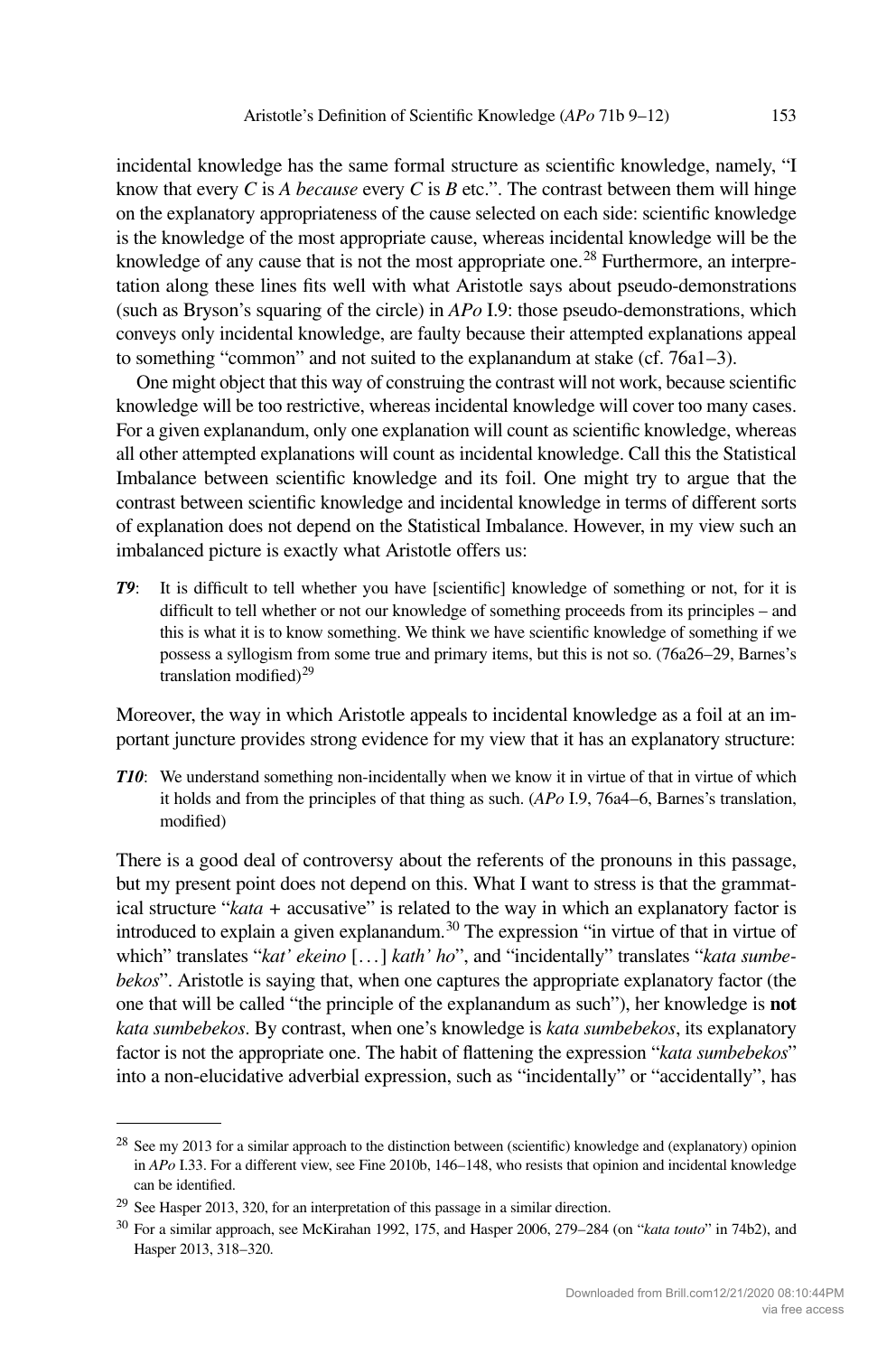blunted our sensitivity to what the Greek expression means in each context.<sup>31</sup> The undue connection of "*sumbebekos*" with the notion of a contingent predicate has also strongly contributed to this insensitivity. Now, the core-meaning of the term "*sumbebekos*" is just "what comes together with *X*" with an additional and important feature: despite its coming together with *X*, the *sumbebekos* is not relevant or is not the most important factor for the "target" under which *X* is taken. But the "target" is differently conceived of in different contexts, and the notion of a contingent predicate is just one of the common ways in which Aristotle employs the expression "*kata sumbebekos*" or the term "*sumbebekos*". There is no room in this paper for an exhaustive examination of the ways in which the expression "*kata* sumbebekos" is employed in Aristotle's texts. Nevertheless, I will briefly discuss some of these ways in order to flesh out my claim that, in  $TI$  as well as in  $TI0$ , the expression "*kata sumbebekos*" might be paraphrased as: "according to a middle term which is not the most appropriate one for the intended explanation (even if this middle term is a necessary/ essential predicate of its subject in the minor premise)".

I will rely on the reasonable assumption that the expression "*kata sumbebekos*" is sometimes used in opposition to the expression "*kath' hauto*" (or equivalent expressions). The opposed expressions are used in many ways by Aristotle and I will not discuss them exhaustively. It is enough for my purposes to highlight in general outlines two uses of the opposition in order to prepare the way for a third use, which is, I will argue, the one in play in *T1* and in *T10*.

# *3.1. First use of the opposition "kata sumbebekos" / "kath' hauto"*

Three points are relevant for my purposes. The first is that, within the first use of this opposition, the expressions "*kata sumbebekos / kath' hauto*" qualify predicative relations. The second point is that these expressions focus on the subject of a predication. (They can also focus on predicates, but I will skip this complication for strategical reasons; it is more important to stress that, if the expression is taken as a qualifier of a sentence without paying attention to the structure of the sentence, much of its meaning is lost). The third point is that the expressions say in what way that subject must be taken *for the sentence to make sense*. In other words, the expressions inform us about the way in which the thing picked out by the subject-term must be considered in order to be a subject that can admit of that kind of predicate. The truth of the sentence is not at stake: the question is whether the subject of the sentence is the kind of thing of which it makes straightforward sense to predicate the attribute of the sentence. The subject can be taken (i) either according to its essence (ii) or according to some further predicative connection which obtains and is assumed in the context, but is not asserted in the sentence. The expression "*kath' hauto*" applies in the former case, whereas the expression "*kata sumbebekos*" applies in the latter. Thus, saying that "the surface is [*kath' hauten*] white" (*Met.* 1022a30–31) is tantamount to saying that the surface is, according to its own essence, a subject of the appropriate kind, to which being white is straightforwardly attributable. By contrast, saying that "the musical is [kata sumbebekos] white" (83a10–12) is tantamount to saying that being musical does not pick out the relevant feature that makes the thing a subject of the appropriate kind: it is not

<sup>&</sup>lt;sup>31</sup> I agree with Ferejohn 2013, 91, fn. 56 that "accidentally" is a poor translation and about the relational character of "*sumbebekos*".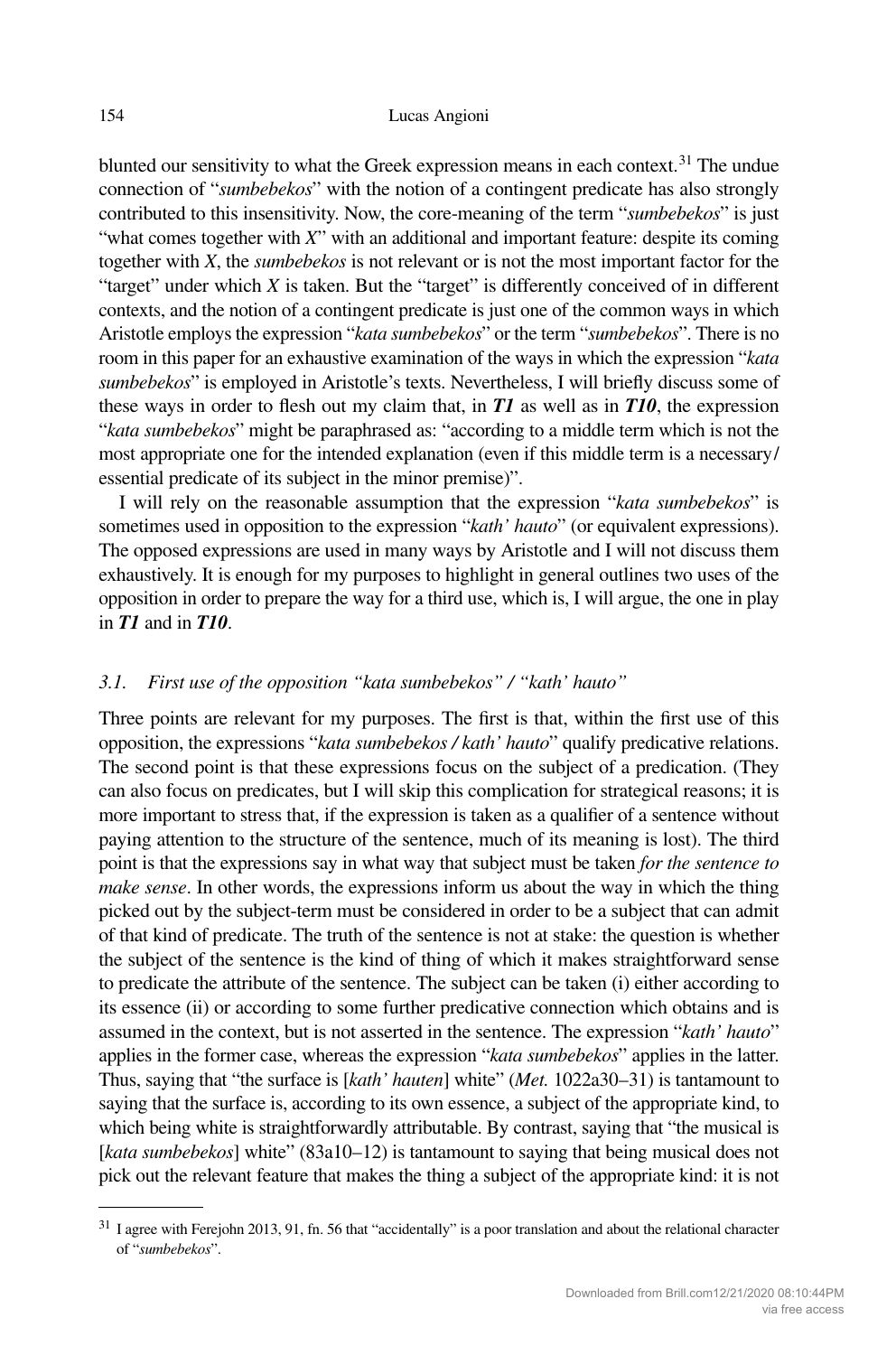by being musical, but by being something else (namely, a human), that the thing qualifies as a subject of the appropriate kind; being musical just happens to come together with being a human without introducing the human at stake under the feature that is relevant to understand his ability to be white. $32$ 

#### *3.2. Second use of the opposition "kata sumbebekos" / "kath' hauto"*

Again, three points are relevant for my purposes (the first two are the same as in the previous case). Firstly, the expressions "*kata sumbebekos/kath' hauto*" qualify predicative relations. Secondly, they focus on the subject of a predication. Thirdly, they say how that subject must be taken to *guarantee the truth of the sentence*. The subject might be taken (i) either according to its essence, (ii) or as being something else besides what is implied or involved in its essence. The expression "*kath' hauto*" applies in the former case, while the expression "*kata sumbebekos*" applies in the latter. Thus, saying that "the triangle is [*kath'* hauto] a figure" is tantamount to saying that the essence of the triangle guarantees that the predication is true, whereas saying that "the triangle is [*kata sumbebekos*] a brazen object" is tantamount to saying that the essence of the triangle on its own does not guarantee that the predicate holds of triangles.

It is within the second use of the expression "kata sumbebekos" that the notion of a contingent predicate is found. However, there are plenty of uses of "kata sumbebekos" in which the inference from "S is kata sumbebekos P" to "P is a contingent attribute of S" does not work. Aristotle says at Met. 981a18–20 that the physician who heals Socrates heals a human "kata sumbebekos", and his explanation for this terminology is that "being a human is attributed to Socrates" ("[Socratei] sumbebeke anthropon einai"). He is surely relying on the natural connection between the expression "kata sumbebekos" and the verb "sumbebeke". Now, being a human, described as something which "happens to" or "comes together with" Socrates, is not a contingent attribute of Socrates. But being a human is an attribute that, even being essentially true of Socrates, is not the most important for the target of the sentence, which is to present Socrates as appropriately liable to the physician's activity. The relevant property that makes Socrates liable to the physician's activity is his being sick. Now, being a human might be taken as a necessary condition for being sick in the relevant sense, since a physician heals human beings, not beasts. Even so, the most important property for making Socrates liable to the physician's healing activity is not the plain property of being a human, and this fact is enough to call "being a human" a "sumbebekos" of Socrates in this context.<sup>33</sup>

I have explored this example to stress the claim that the term "*sumbebekos*" is far from being equivalent to the notion of a contingent predicate. Being a human can be described as a sumbebekos of Socrates, just as being white can be described as a sumbebekos of snow (cf. 120b21–22), and sciences might be said to study the sumbebekos of their subjectmatter (cf. 1003a25, 193b32–33). Being a human is an essential predicate of Socrates, but this does not prevent it from being called a "*sumbebekos*" in contexts where the property

<sup>32</sup> See also the elucidation of uses of "*kata sumbebekos*" in *Physics* 211a19–23, as well as the explanation of coming-to-be in *Physics* I.8; see Clarke, 2015, 140. My sketchy outline does not cover many subtleties and complications, but is enough for my purposes.

<sup>33</sup> Similarly, "being a sphere" is a *sumbebekos* of a brazen sphere (1033a29–31).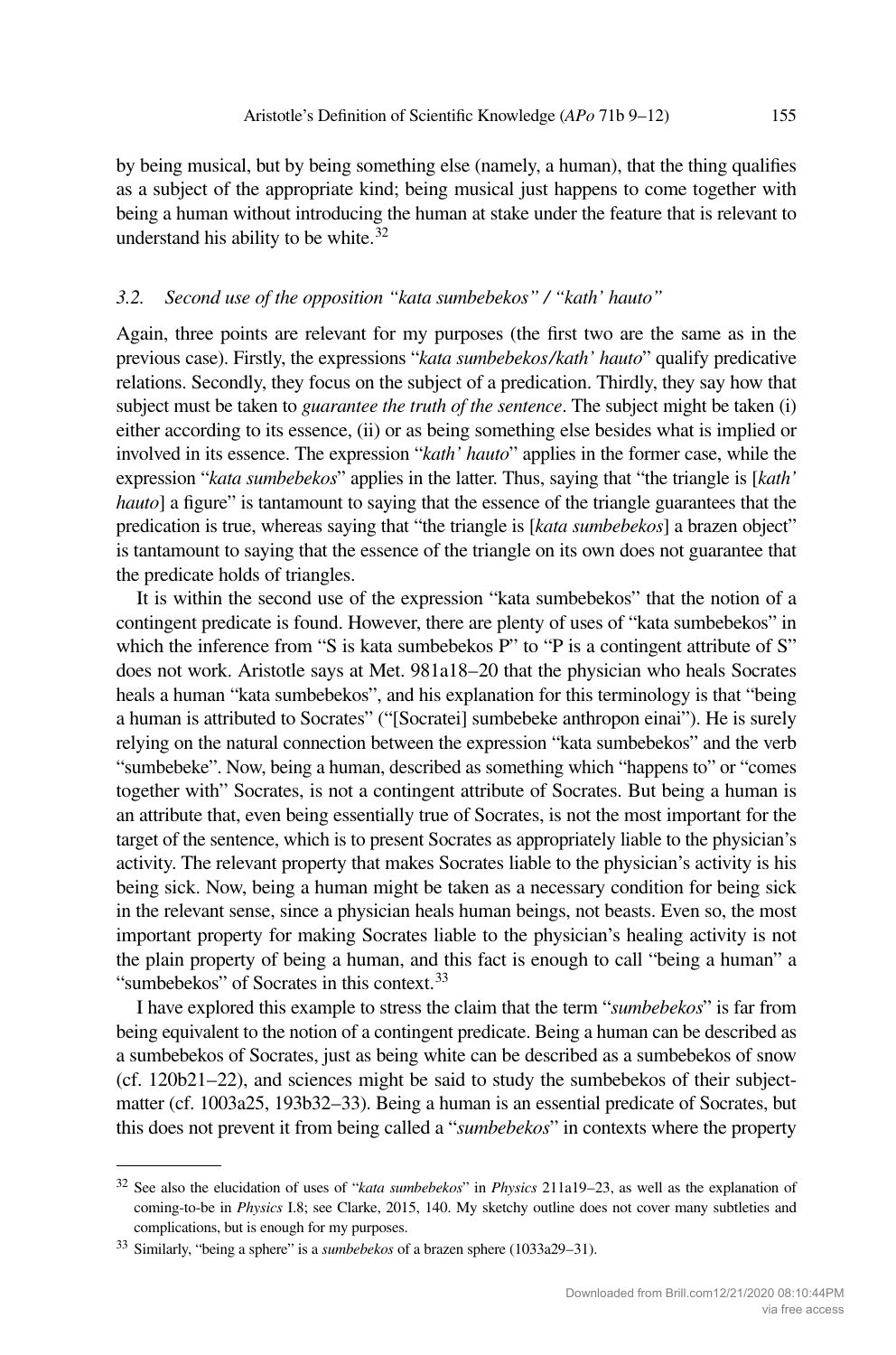of being a human, although essential to Socrates, is not the most important for the target at stake.<sup>34</sup>

#### *3.3. Third use of the opposition "kata sumbebekos" / "kath' hauto"*

Although this use still depends on predicative relations, it qualifies exactly *the relation between explanandum and explanans*, which is a triadic relation in which the explanandum has predicative form and the explanans is the middle term. Thus, we have a shift from a dyadic perspective within the first two uses to a *triadic* perspective within this third use; I say "dyadic" because a predicative sentence has only two elements, the subject and the predicate; I use "triadic", by contrast, to point out that an explanatory context involves a triplet of terms and three predications ordered according to an explanatory relation.

Within the third use of their opposition, these expressions focus on middle terms *as middle terms.* What I mean by that will become clearer in my next step and from the discussion of examples, but the main idea is that the expressions do not focus on terms in the context of *isolated predications* (as if the whole concern were to see how the middle term is related as a predicate to the minor, then to see how the middle term is related as a subject to the major, and then mechanically to sum up the result).

The most important point is that these expressions say how the middle term is doing the work proper to middle terms, namely, in what way the middle term is introducing the explanation for a given explanandum:

- (i) the expression "*kath' hauto*" (or some equivalent expression, like "*hei auto*" or "*hei ekeino*") applies when the middle term introduces an explanation by taking the explanandum as what it is and by presenting the explanatory factor that makes it what it is.<sup>35</sup>
- (ii) the expression "*kata sumbebekos*" applies when the middle term introduces an explanation by taking some explanatory factor which is not the primary (or the most appropriate) one, i. e., is not the factor that makes the explanandum what it is  $-$  even if this factor delivers (in the minor premise) a predication that is a necessary truth, or an essential predication, or even the full definition of its subject.

The most important thing here is the following: in order to say something about the explanatory work a middle term is doing in relation to a given explanandum, it is not enough to pay attention to *each* predication in which it appears; one should rather ask *whether* those predications taken together are appropriately explanatory of the explanandum, but this explanatory appropriateness cannot be reduced to a mere sum of predicative relations of a given sort. As I will explore below in my discussion of specific examples, in order to ascertain whether a given syllogism is a scientific demonstration, it is not enough to check that each premise is a predication of a (supposedly) convenient kind – it is not enough to proceed in the following way: "the major premise is an essential predication; so is the minor premise; then, since both my premises are essential predications, I have got

<sup>34</sup> A similar move can be found in Hasper 2006, 269–273, concerning "*hos en merei holon*" in 74a9. What makes triangle a "distributive (or compartmentalized) whole" ("*hos en merei holon*") is not that one of its species is being taken as subject to which 2 R is attributed (since triangle as a whole is taken as the subject), but the way in which the proof is conducted.

<sup>35</sup> For "*kath' hauto*": 85a23–24; 74b6-7; "*hei auto*": 85b7; "*hei ekeino*": 75b38, 76a1, 6; some of these passages will be discussed below.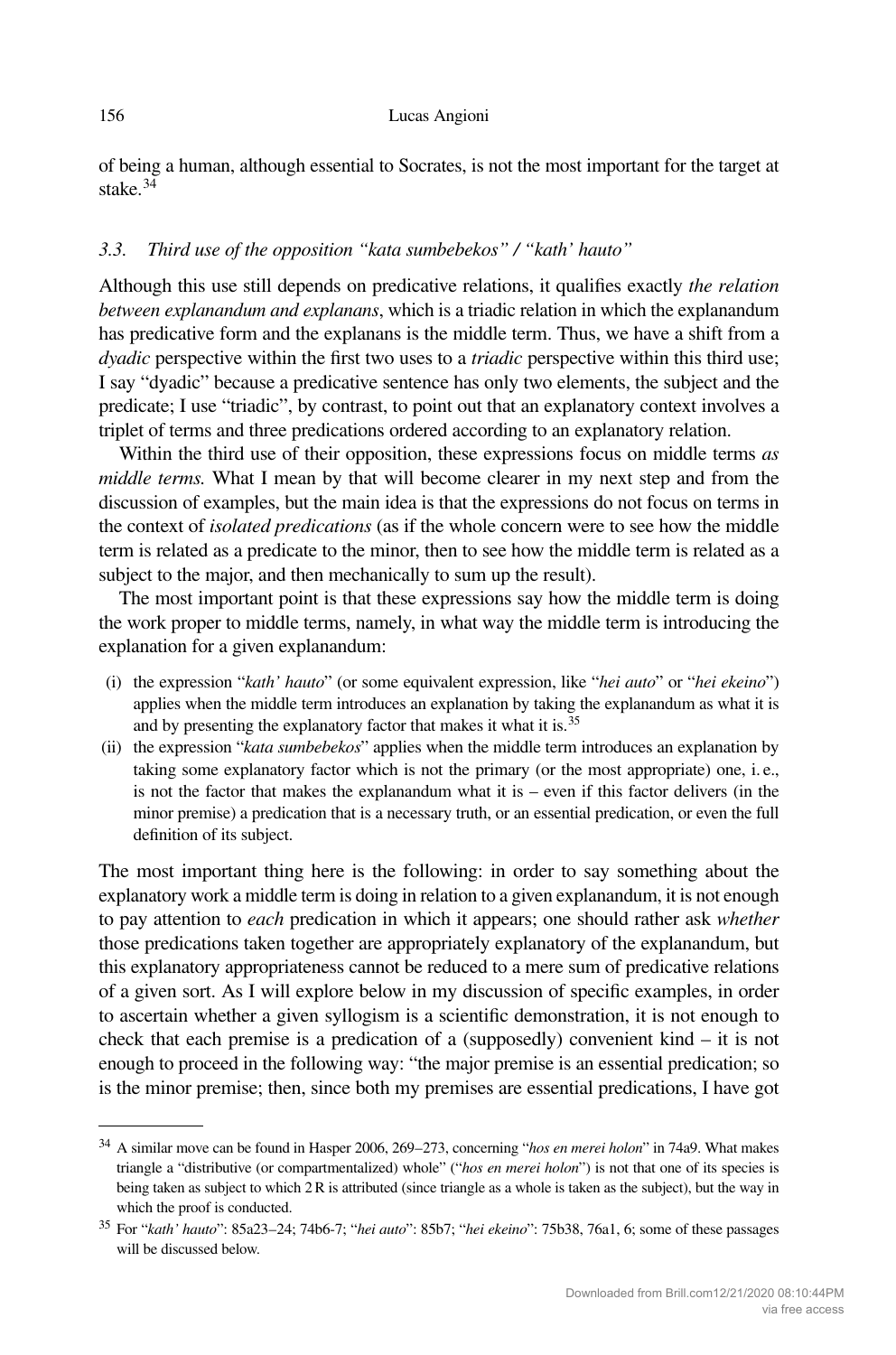a demonstration", or "the major premise is a *per se* predication; so is the minor premise; then, since both my premises are *per se* predications, I have got a demonstration". There are clear counterexamples to such attempted demonstrations (as I will explore below). These counterexamples show that the explanatory work to be done by a demonstrative middle term cannot be reduced to any sum of merely dyadic predicative relations.

Now, in my view, in the contexts where we find the third use of the opposition between "*kata sumbebekos*" and "*kath' hauto*" (or some equivalent expression, like "*hei auto*" or "*hei ekeino*"), the pronoun "*hauto*" (or "*auto*", or "*ekeino*") refers to the explanandum as such.<sup>36</sup> Consequently, the expressions "*kath' hauto*", "*hei auto*" and "*hei ekeino*" point out to the way in which the explanandum must be considered in order to make the explanation a strict scientific demonstration: the attempted explanation will be a scientific demonstration if the middle term captures the primary explanatory factor that makes the explanandum exactly what it is.<sup>37</sup>

Aristotle's discussion about the superiority of what he calls "universal demonstrations" in *APo* I.24 provides support for my interpretation. I disagree with standard readings of the first part of the chapter. Barnes, for instance, takes several of the occurrences of "hoti" as "that" (not as "because") with the result that, on his view, concerns with explanatory factors are not relevant in Aristotle's "*paragone*": Aristotle's worry is whether or not the conclusion presents a minor term coextensive with the major.<sup>38</sup> In my view, the concern with coextensiveness between the terms in the conclusion is not the most important point. The most important point focuses on the explanatory factors selected in each sort of demonstration involved in the comparison.<sup>39</sup>

The key passage for the introduction of the problem runs as follows:

*T11*: [i] if we have knowledge of something better when we know it *per se* ["*kath' hauto*"] than when we know it in virtue of something else ["*kat' allo*"] [...], and [ii] if the universal demonstration proves something *because it is something else* ["*hoti allo*"], not because it is itself ["*ouk hoti auto*"] ([iii] e. g., that the isosceles [*sc.* has 2 R] *not because it is isosceles* ["*hoti isoskeles*"] but because it is triangle ["*hoti trigonon*"]); [iv] if the particular demonstration proves something because it is itself ["*hoti auto*"], [. . . ] then particular demonstrations will be better. (85a23–31, my translation)

Aristotle is still settling the question, not giving his ultimate solutions. Step [i] introduces the strong premise that guides the comparison, but in steps [ii] and [iii] Aristotle plays devil's advocate: step [ii] presents what an adversary might argue against the primacy of

<sup>&</sup>lt;sup>36</sup> As I have said, Aristotle normally takes the explanandum to be the whole predicative relation expressed in the conclusion of a syllogism, but sometimes he refers to the major term itself as being the explanandum. But in all those contexts the major term is being introduced *qua* attributed to the minor, so that reference to the major term as the explanandum actually collapses into reference to the *pragma* with predicative form as expressed in the conclusion.

<sup>37</sup> Ferejohn 2013, 86, 89, makes a good point when he takes "*qua* itself" as an extensional requirement to be applied only when previous intensional conditions are met. My disagreement is that "*auto*" refers back to the attribute to be explained, not to the subject.

<sup>&</sup>lt;sup>38</sup> See Barnes 1993, 184; Mignucci 2007, 71, 227 f. For different views, see McKirahan 1992 175 f.; Ross 1949, 588.

<sup>39</sup> A similar point has been made by Hasper 2006 about *APo* I.5 (see especially 278 and his discussion about the last paragraphy of *APo* I.5 in 279–284): coextensiveness is only a necessary but not sufficient feature of scientific demonstrations, for demonstrations are concerned with an intensional feature, the conceptual ground for the conclusion.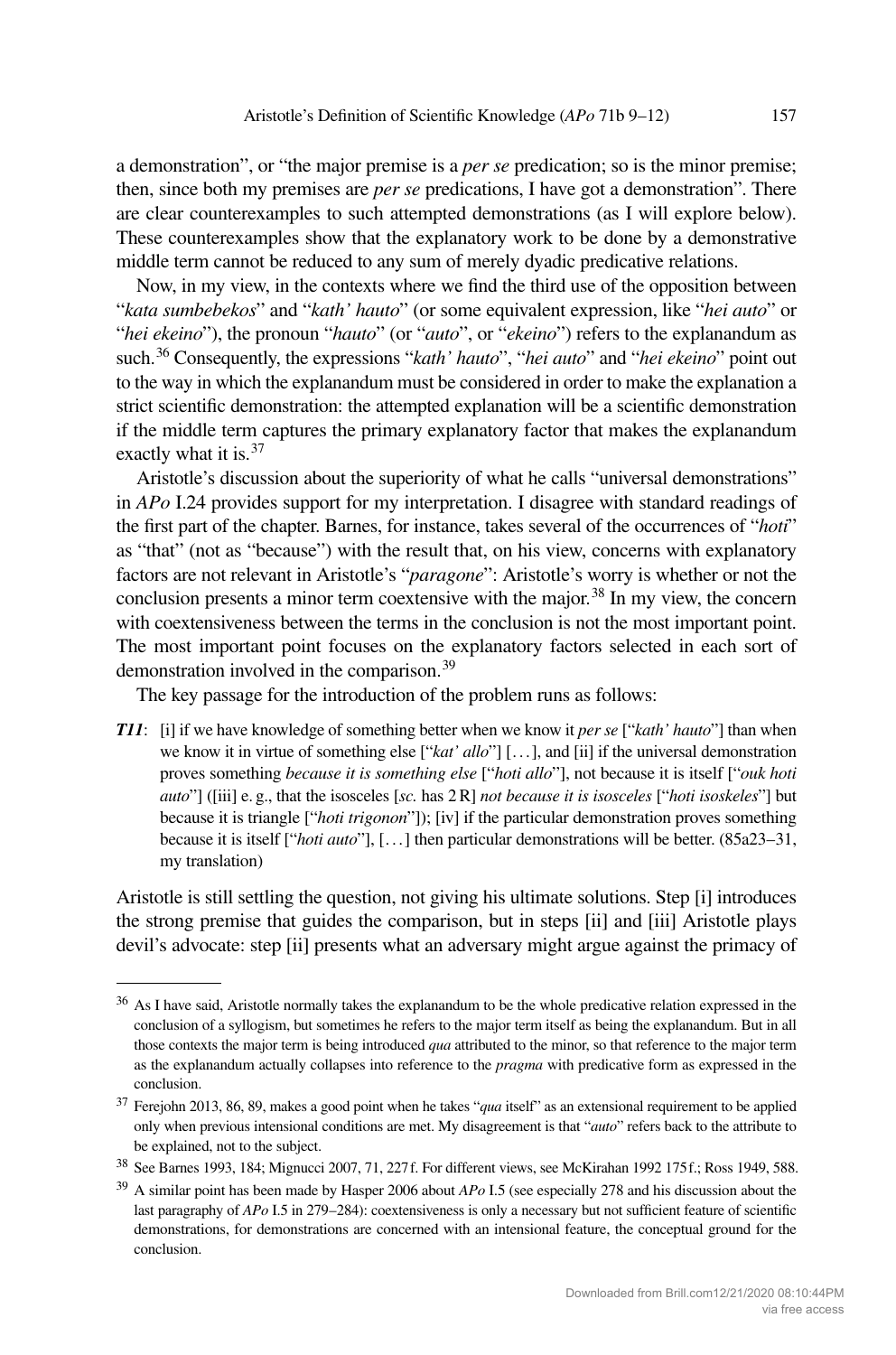universal demonstrations, and step [iii] accordingly fleshes out the adversary's point with an example. At 85b4–7 Aristotle will present his own solution, which involves a rejection of the arguments presented in steps [ii] and [iii] above. Now, my main contention is that the uses of "*kata* + accusative" in step [i] are pointing out to the way in which an explanatory factor is presented in each demonstration,<sup>40</sup> and that several occurrences of "*hoti*" in the subsequent steps replace that expression and, consequently, have an explanatory meaning.<sup>41</sup>

The example given in step [iii] has "isosceles" as minor term and presumably the attribute "2R" as major term (cf. 85b5–6). Now, this is not an example of what Aristotle would take to be a strict universal demonstration, since the minor term is not coextensive with the major (cf. 74a1–3). However, a mere extensional failure is not Aristotle's main point here. Aristotle's point is exactly the appropriateness of the explanatory factor chosen in each demonstration. Step [iii] of *T11*compares, on the one side, a universal demonstration (or a demonstration that is nearer to the universal one) in which the attribute 2 R will be explained for isosceles triangles by the fact that they are triangles, and, on the other side, a particular demonstration in which the attribute 2 R will be explained for isosceles triangles by the fact that they are isosceles triangles. Coextensiveness is important to the story: but the main issue is coextensiveness in one of the premises (either between the middle and the major term or between the middle and the minor term), not coextensiveness between minor and major terms in the conclusion. What makes the universal demonstration be called "universal" in this context is rather the fact that its middle term is coextensive with the major, while what makes the particular demonstration be called "particular" in this context is the fact that its middle term is coextensive with the minor but not with the major. Aristotle's adversary argues that the universal demonstration is inferior because it introduces a mismatch in the minor premise: in order to explain why isosceles have 2 R, isosceles is taken "not as itself" (namely, not as defined by its proper, specific feature), but as "something else", namely, as triangle.<sup>42</sup>

What is Aristotle's answer to that? He responds with the same argument introduced at step [ii] of **T11**, but he corrects its interpretation: "Or, in the first place, one of those arguments do not apply more to the universal than to the particular demonstration?" (85b4– 5). "One of those arguments" picks up precisely what we have in step [ii] of *T11*: "to prove something *because it is something else* ["*hoti allo*"], not because it is itself ["*ouk hoti auto*"]". Aristotle agrees that the demonstration satisfying this description will be inferior. But he disagrees with his adversary's interpretation of how each demonstration, the universal and the particular, falls or fails to fall under that description. As I will explore, Aristotle's point can be described as a correction of the reference of the pronouns

<sup>40</sup> See a similar view in McKirahan 1992, 175. Mignucci 2007, 71, 227, seems to take "*kat' allo*" with some explanatory force ("in base ad altro") but surprisingly does not extend the same story neither to "*kath' hauto*" nor to "*hoti allo*", which gives him a strange argument with no parallelism in the comparison (no wonder that on his view Aristotle has not given a precise answer to this adversary).

<sup>41</sup> There is a "shift" in the use of "*hoti*" in the same line 85a27, but I do not see any reason why we should be worried about that. Indeed, the first "*hoti*" at 85a27 means "because" (*pace* Ross, Barnes and Mignucci), after which there is a parenthetical remark in  $85a27-28$  with three occurrences of "*hoti*": the second and the third occurrences mean "because" too, whereas the first means "that" (see Ross 1949, 590). This is a perfectly natural reading. It is not difficult to find a string of sentences in English in which "that" will similarly shift from one meaning to another.

<sup>42</sup> For similar terminology, see *APr.* 48a35.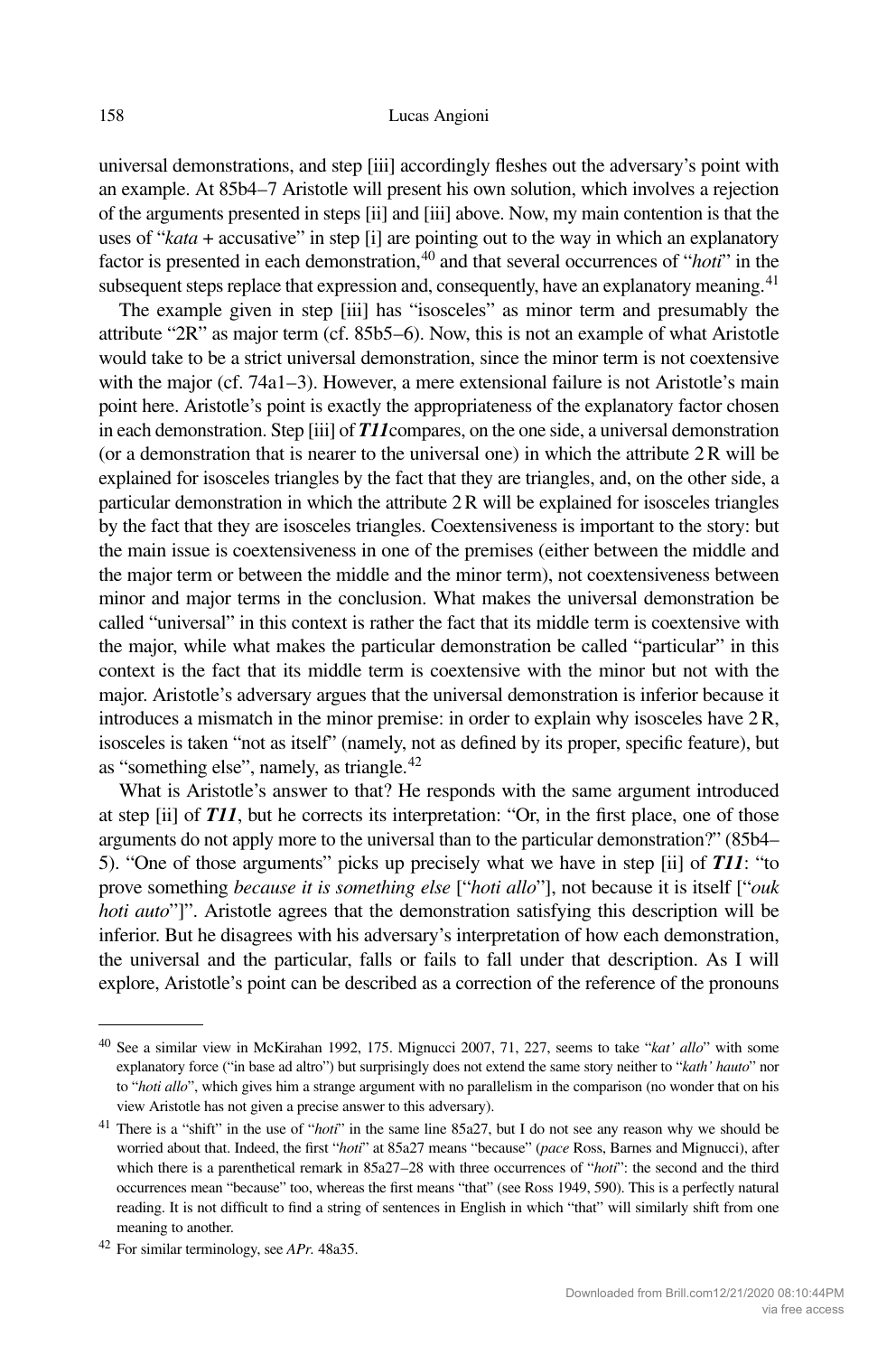"*auto*" and "*allo*" in the argument advanced in **T11**, as if he says: "you are right: to prove something *because it is something else* [*hoti allo*], not because it is itself [*ouk hoti auto*], is the mark of an inferior demonstration; however, the most important element in the explanandum as such is the attribute, not the subject; you have taken '*auto*' to refer to the minor term, which is the subject within the explanandum, but it should be taken to refer to the major term, which introduces the attribute; with this correction, you will see that it is rather the particular demonstration that proves something *because it is something else* [*hoti allo*], not because it is itself [*ouk hoti auto*]".

The passage in which Aristotle presents his answer runs as follows:

*T12*: For if having two right angles holds of something not as isosceles but as triangle, then if you know [*sc*. that the isosceles has 2 R] because it is isosceles, you will know it less as such [*hei auto*] than if you know [*sc*. that the isosceles – or the triangle – has 2 R] because it is triangle. (85b5–7, my translation)

One difficulty is that Aristotle's text leaves it open as to which term is the minor in the second demonstration alluded to in **T12** (the universal one): it might be either "triangle" or "isosceles triangle". Now, the question of determining which term is the minor is important for other issues, but it will not affect my point because in either case (either with "triangle" or with "isosceles triangle" as the minor term) Aristotle's main target is the relation between the middle and major terms in the particular demonstration. Thus, according to my interpretation, *T12* together with *T11* sketch two syllogisms that can be outlined in the following way:

(Warning about "notation": the item on the left of "*a*" is the subject, the item on the right is the predicate, so that "2R" is the major term in both syllogisms; "a" stand for the universal affirmative)

Syllogism 1: Definition of isosceles triangle a 2R Isosceles triangle *a* Definition of isosceles triangle

Isosceles triangle *a* 2 R

Syllogism 2: Definition of triangle *a* 2 R [Isosceles] triangle *a* Definition of triangle

[Isosceles] triangle *a* 2 R

- Definition of *isosceles* triangle: "rectilinear plane figure enclosed by three sides *with two angles (and two sides) equal to each other*";
- $-$  Definition of triangle: "rectilinear plane figure enclosed by three sides":

My formulation of the minor premise in Syllogism 1 is meant to capture what Aristotle means by "to know that isosceles has 2 R *because it is isosceles*" (85b6, cf. 85a27– 28), whereas the minor premise in Syllogism 2 (either with "triangle" or with "isosceles triangle" as the minor term) captures what Aristotle means by "to know that isosceles [or triangle] has 2 R *because it is triangle*" (85b7, cf. 85a28). The important point on which the comparison hinges is the middle term selected as explanatory factor. The minor premise in Syllogism 1 introduces a definition: the middle term is the *definiens* of its subject. Even so, it does not deliver the required explanation. In the expression "*hei auto*" at 85b7, the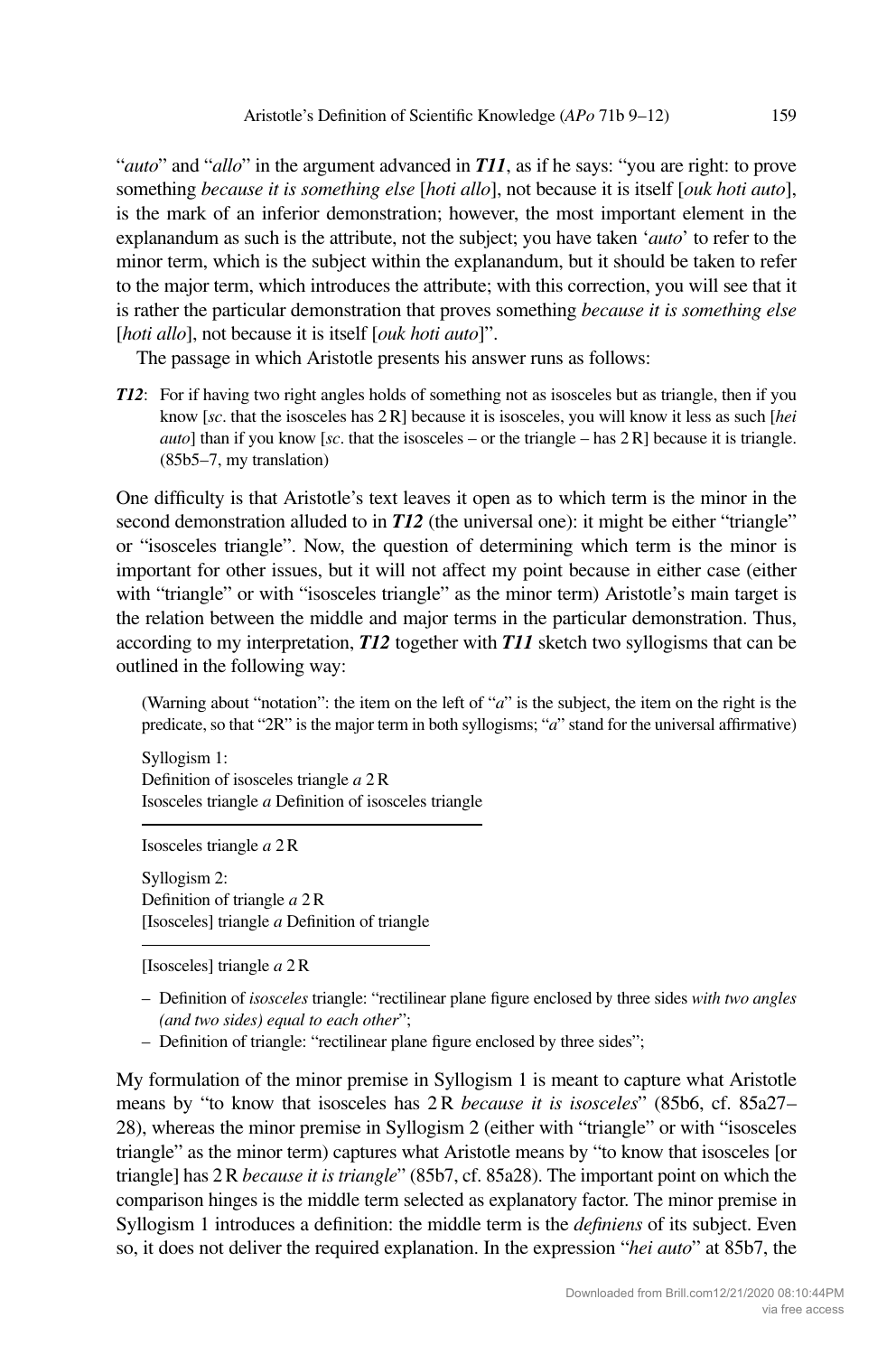pronoun "*auto*" refers back to the explanandum as such, namely, 2 R (as an attribute to be ascribed to its proper subject). The problem with Syllogism 1 is that its minor premise smuggles into the explanation an explanatory factor that is not relevant for making 2 R what it is. The attribute 2R "*qua* itself" is not something that depends on two angles of a triangle being equal to each other. The fact that the middle term is the definiens of its subject does not add to its explanatory appropriateness: the specific feature that defines isosceles triangles *qua* isosceles (namely, having two angles, and two sides, equal to each other) is not even a *sine qua non* condition for 2 R to obtain, let alone the most important factor for making 2 R what it is. Thus, the middle term in Syllogism 1, even though it is the definiens of its subject, satisfies only condition  $(2.1)$  but not conditions  $(2.2)$  and  $(2.3)$  for being an appropriate cause. Therefore, it does not deliver what Aristotle defines at 71b9– 12, i. e., scientific knowledge.

As for Syllogism 2, (either with "triangle" or with "isosceles triangle" as the minor term), the most important point for Aristotle's comparison is the appropriateness of the middle term in relation to the attribute to be explained,  $2R$ . The middle term is the definition of triangle, but what is more important for its explanatory appropriateness is rather the fact that it captures exactly the factor that primarily makes 2 R what it is. If the minor term is "triangle", Syllogism 2 will probably count as a genuine demonstration in the strictest sense, and to say that Syllogism 1 delivers "less knowledge of the explanandum as such than Syllogism 2 does" is compatible with saying that "Syllogism 2 itself expresses knowledge of the explanandum as such". But, if the minor term is "isosceles triangle", Syllogism 2 does not count as a genuine demonstration in the strictest sense (because it fails to present a universal predication in the conclusion, cf. 74a1–3), but the appropriateness of its middle term would entitle Aristotle to say that it delivers "*more* knowledge of the explanandum as such than Syllogism 1 does" in the sense that it is nearer to what will strictly count as a genuine demonstration expressing knowledge of the explanandum as such. Therefore, Syllogism 2, either as an example of universal demonstration or as a demonstration that is nearer to a universal demonstration in the strictest sense, will deliver knowledge of 2 R *through what 2 R is in itself* ("*kath' hauto*", 85a23–4). On the other side, Syllogism 1, as an example of particular demonstration, will deliver knowledge of 2 R in virtue of "something else" ("*kat' allo*", 85a24), namely, in virtue of two angles in a species of triangle being equal to each other, which is an irrelevant feature for 2 R to obtain and does not capture what 2 R is.

Now, what do these syllogisms have to do with the notion of incidental knowledge? The expression "*kata sumbebekos*" does not appear in these passages from *APo* I.24*.* So, one might object, what entitles me to claim that there is some connection between the comparison made at *T12* and incidental knowledge? The connection is given by Aristotle's use of the opposition between "*kata sumbebekos*" and "*hei ekeino*" in *APo* I.9. My argument involves two reasonable assumptions. The first one is that, for Aristotle, this opposition is exhaustive in its proper context: if a middle term explains its explanandum *as such*, it thereby does not explain it *kata sumbebekos* (cf. 76a4–6), and if a middle term explains its explanandum *not as such*, it thereby explains it *kata sumbebekos* (cf. 76a1–2). The second assumption is that the expressions "*kath' hauto*", "*hei auto*" and "*hei ekeino*" work in the same way in contexts where explanatory appropriateness is the main concern. From this it follows that Syllogism 1 delivers *kata sumbebekos* knowledge inasmuch as it fails to explain its explanandum as such.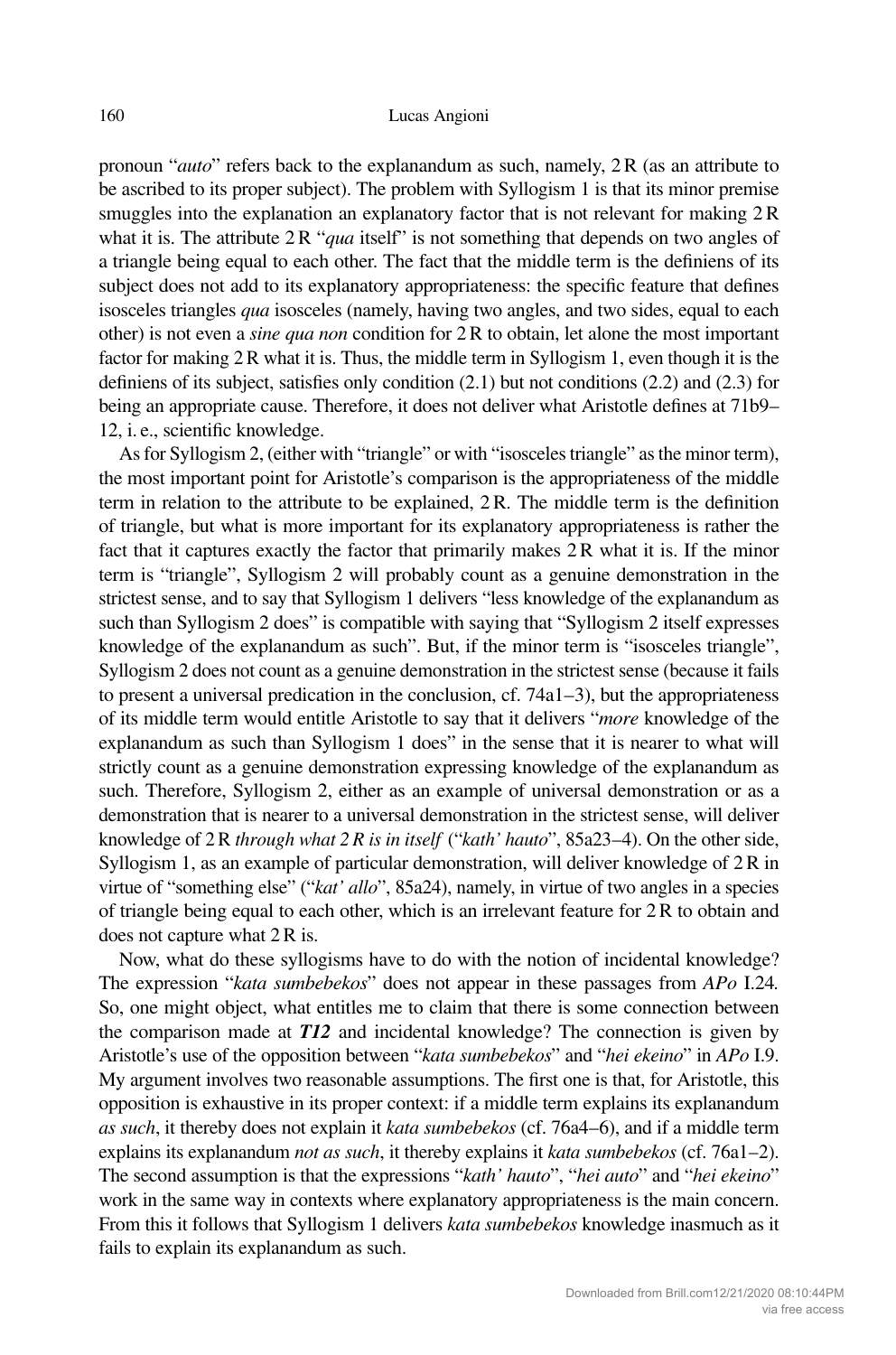In *APo* I.9, attempted demonstrations such as Bryson's squaring of the circle are described as cases that deliver *kata sumbebekos* knowledge instead of explaining the explanandum as such (*hei ekeino*). Now, the problem with such pseudo-demonstrations is *not* that they commit some logical fallacy, *nor* that they smuggle a false premise into the demonstration.<sup>43</sup> Aristotle makes it clear that he is discussing cases in which the premises from which one attempts to demonstrate are true and even immediate and somehow primary (see 75b39–41 and 76a28–30). Why do they fail to deliver scientific knowledge of the explanandum as such? Why are they described as delivering incidental knowledge? I submit that they fail to deliver a scientific demonstration because the middle term they select as the explanatory factor (despite being true, or necessarily true, or essentially true, or primarily true, or definitionally true of its subject in the minor premise) does not capture the most appropriate feature that makes the explanandum what it is.

Now, *kata sumbebekos* knowledge is not mentioned in *T12*, but Syllogism 1 is clearly described as failing to explain its explanandum *qua* itself ("*hei auto*"). Since "*qua* itself" ("*hei auto*") and "as such" ("*hei ekeino*") can be taken as equivalent in these contexts, and since it is reasonable to infer from 76a1–7 that *kata sumbebekos* knowledge is described as a failure to know the explanandum as such (*hei ekeino*), I argue that Syllogism 1 from *T12* is a good example of *kata sumbebekos* knowledge – a good example of the foil Aristotle is presupposing and alluding to when he defines scientific knowledge as the grasping of the most appropriate cause in *T1*.

# 4. "Kata sumbebekos knowledge" and necessary principles

Let me come back to the Necessity Requirement in the definition of scientific knowledge. My interpretation of step  $[i]$  of  $TI$  has clarified (in addition to other things) how step  $[iii]$ can be interpreted as demanding the most appropriate cause in scientific demonstrations. I have already argued that the most appropriate cause for a given explanandum can be called a "necessary cause" or a "necessary principle" in the sense that it is the required one to capture what the explanandum is as such. Now I will point out how my picture helps us to attain a consistent and interesting interpretation of Aristotle's appeal to the opposition between "necessary" and "incidental" in *APo* I.6.

Aristotle begins *APo* I.6 as follows:

*T13*: [i] Since demonstrative knowledge proceeds from necessary principles [...], and [ii] necessary is what holds of an *explanandum* in itself  $[...]^{44}$ , then [iii] it is clear that a demonstrative

<sup>43</sup> I need not discuss the details of Bryson's argument. The reconstruction found in Mueller 1982, 161–164, is followed by Fait 2007, 154. A more powerful reconstruction is found in Hasper 2013, 314–319. The trouble with Bryson's squaring is that a sound deduction of the conclusion through common principles is not enough for scientific demonstration, for demonstration should involve the basic items that are the relevant principles.

<sup>44</sup> There are many problems in step [ii], besides the meaning of the expression "*kath' hauta huparchonta*" (which I will discuss in the text). First, I take "*anankaia*" as the subject and "*ta kath' hauta huparchonta*" as the predicate. This is contrary to what is (taken to be) the most common syntax involving subject and predicate, but it is very common in statements which assert some sort of sameness (e.g., many definitional statements have the definiendum with no article and the definiens introduced by an article); besides, this construal, which is justified by the coextensiveness between subject and predicate, delivers a sound *Barbara* (instead of delivering an invalid argument as suggested by Barnes 1993, 126; see Mignucci 2007, 170, for the syntax I am preferring). Second,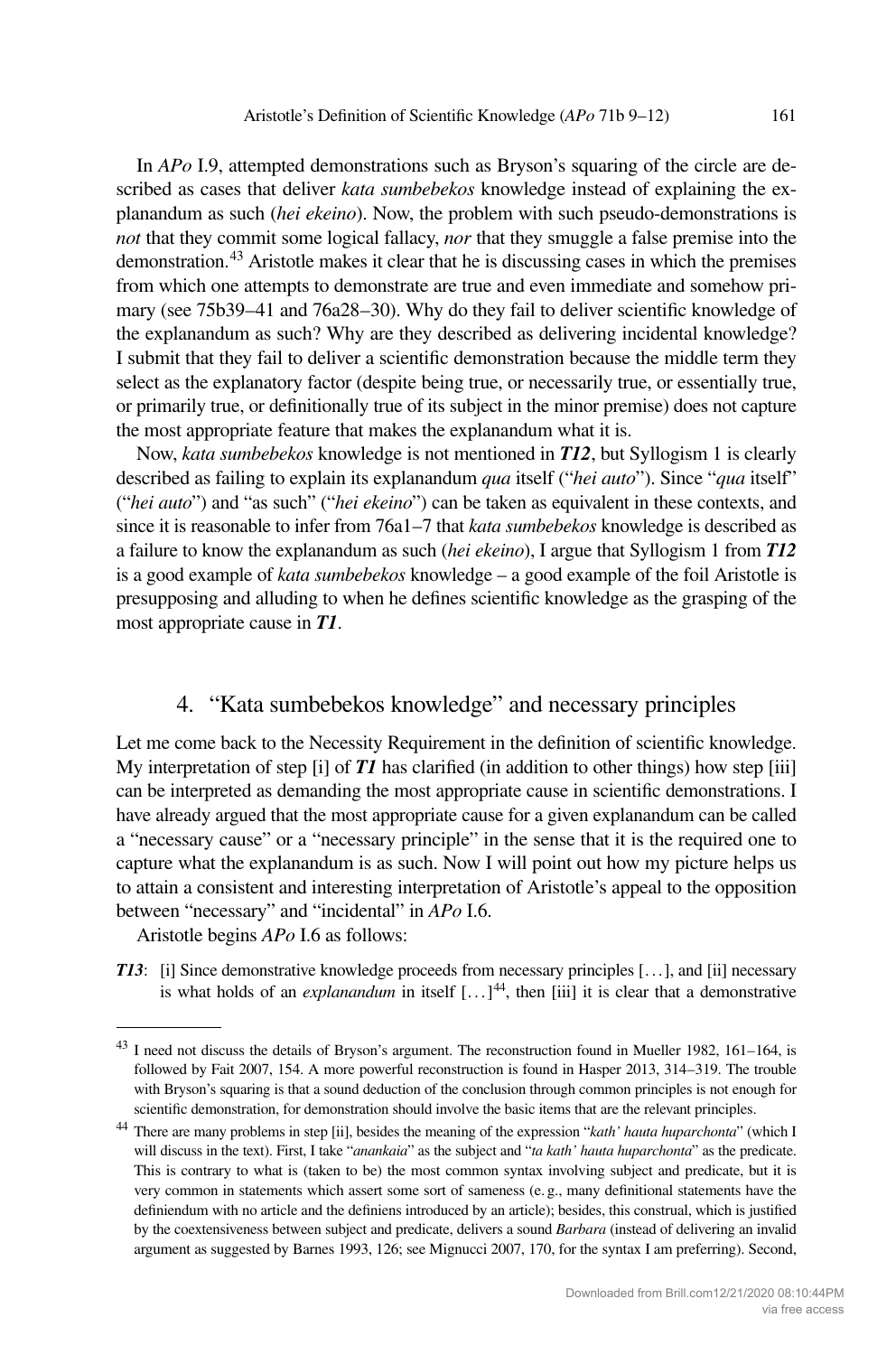#### 162 Lucas Angioni

syllogism will proceed from some items of this sort; for [iv] everything holds either in this way or incidentally, and [v] what is incidental is not necessary. (74b5–12, my translation)

I take "*pragmata*" at step [ii] in 74b7 as *explananda qua* explananda: a given predication to be explained in its most characteristic feature. Furthermore, I take the expression "*huparchonta* + dative" (which Barnes has felicitously translated as "hold of", avoiding the "belongs to" terminology usually related to predications) in the special and stronger sense of "what is characteristically true of" or "what is an important characteristic of". Since I take "*kath' hauta*" with "*pragmata*", the result is that the whole expression "*kath' hauta huparchonta tois pragmasin*" picks out the characteristics that are the most important to the explananda as such.<sup>45</sup> Thus, Aristotle is saying that the principles of demonstration (the ones called "necessary principles" at step [i] and referred to by the adjective "necessary" in step [ii]) are those terms that capture the most important characteristics of their explananda *as such.* Therefore, the adjective "*anankaia*" ("the necessary items") at step [ii] and the expression "necessary principles" in step [i] pick out the principles that are "necessary" in the sense of being "the necessary ones" for the fully appropriate explanation, which must be in terms of what the explanandum is in itself or as such. These necessary principles are opposed to the *sumbebekota* in steps [iv]–[v]. If "*sumbebekota*" were taken in the sense of contingent predicates, Aristotle's point would be a very weak and unmotivated one: you must not select contingent predicates as explanatory factors. True, but why would Aristotle have taken this option seriously as something deserving discussion and special attention? In my view, the term "*sumbebekota*" in steps [iv]–[v] introduces the notion of a middle term that (despite being necessarily true of or even essential to its subject) is not the appropriate explanatory factor that makes its explanandum what it is. The definiens account of isosceles triangle *used as middle term in Syllogism 1* (from *T11*) counts as an example of what Aristotle has in mind when he uses "*sumbebekos*" in *T13.* Even being definiens account of its subject, it only "comes together with" 2R without making 2R what it is – without being even a *sine qua non* condition for 2 R to obtain.

A good piece of evidence in favour of my proposal comes from a passage a few lines below, where Aristotle says that "necessary items" are enough for turning a sound syllogism into a demonstration. The text reads as follows:

*T14*: Therefore, the syllogism must proceed from necessary [items], for from true [items] you can deduce without demonstrating, but from necessary [items] you cannot deduce without demonstrating – this is precisely the mark of demonstration. (74b15–18, Barnes's translation slightly modified)

If the "necessary items" are taken in the sense of necessarily true premises, Aristotle would be committing himself to a deplorable philosophical thesis, which, besides other things,

<sup>&</sup>quot;*tois pragmasin*" can be taken as doing double duty: "necessary *for explaining the explananda* is what holds *of the explananda* as such". Third, I have skipped the embarrassing parenthesis at 74b7–10, which can be taken as strong evidence against my view, since Aristotle seems to be talking about *per se* predicates, but not about my third use of "*kath' hauto*". My response is that I do not take the parenthetical remark to be giving a paraphrase or elucidation of "*kath' hauta huparchonta*" in the previous sentence, but as an additional comment about the sorts of *per se* predicates that will be used to attain a necessary principle.

<sup>45</sup> I suggest that "*alethos huparchonta tois pragmasin*" in *Prior Analytics* 46a25 can be taken in a similar way.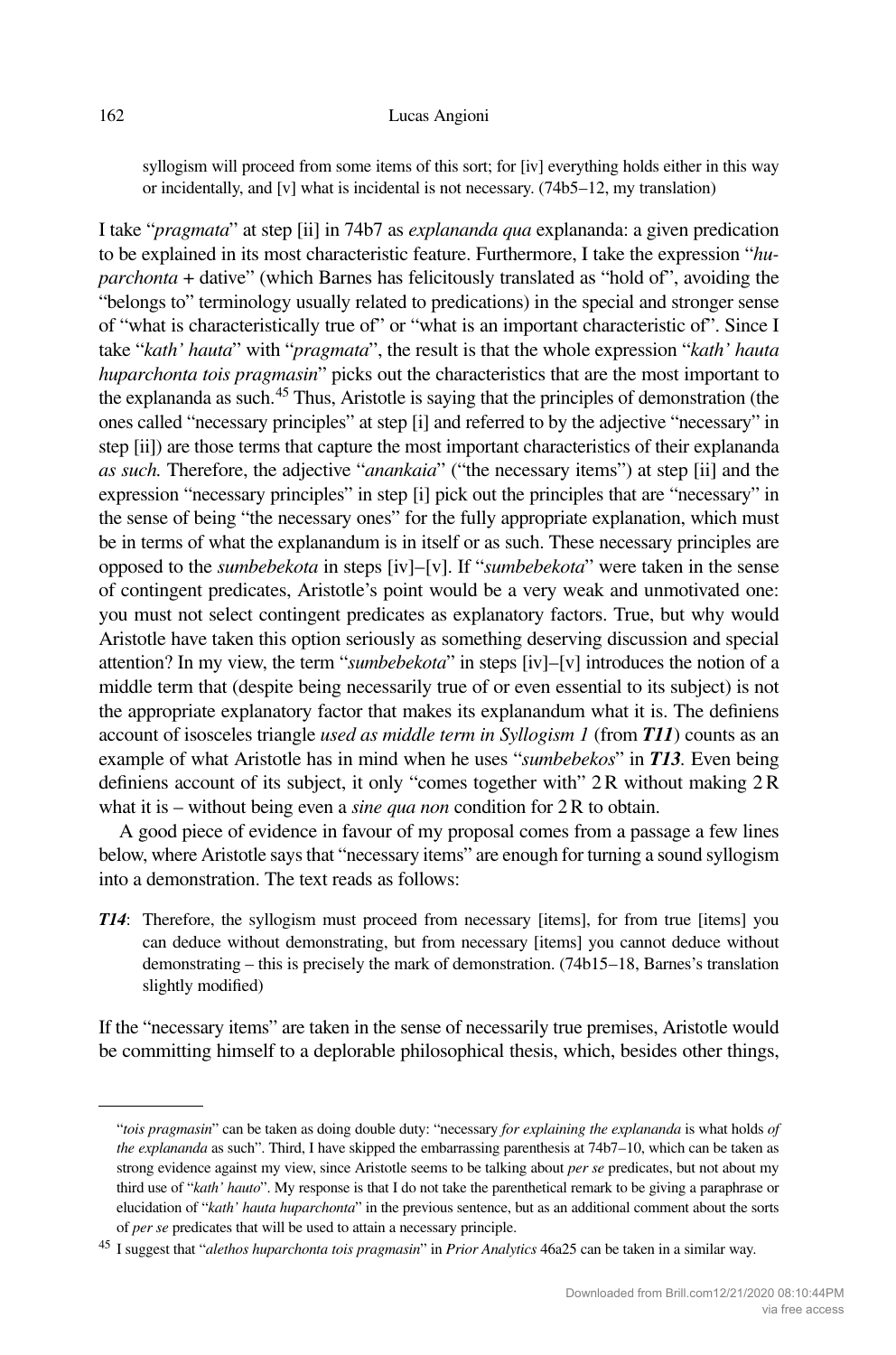will be incompatible with several requirements for scientific demonstrations.  $46$  As Barnes (1993, 126) has remarked, Aristotle seems to be committed to the false proposition that "if *P* is inferred from  $\Pi$ , and  $\Pi$  is necessary, then *P* is demonstrated" (see also Mignucci 2007, 171). Now, Barnes is absolutely right in calling this a false proposition. But my interpretation does not attribute this false proposition to Aristotle.<sup>47</sup> In my view, taking "necessary items" in the sense of essence-based necessarily true premises – i. e., premises whose necessary truth is based on the essence of their subjects – does not help. For Syllogism 1 above is a counterexample. Its minor premise is a full definition: the middle term is the whole definiens of its subject. It might be argued that the major premise is also some sort of *per se* predication. Are those facts about each premise enough to turn Syllogism 1 into a demonstration? I have argued that they are not: what makes a syllogism a scientific demonstration is that it presents the most appropriate cause as middle term, and what makes a middle term the most appropriate cause is that it captures the exact feature that makes the explanandum what it is. Therefore, the "necessary items" should be taken in the sense of "necessary (or required) for the most appropriate explanation", for, otherwise, they would not be enough for delivering a scientific demonstration.

#### 5. Conclusion

There is another text from *APo* I.6 which makes much more sense on my interpretation. The passage reads as follows:

*T15*: From these considerations it is plain too that those people are naïve who think that they assume their principles correctly if the propositions are true and reputable (e. g., *the sophists* who assume that to understand is to possess understanding). For it is not what is reputable that we count as a principle, but rather what is primary for the thing with which the proof is concerned – and not every truth is appropriate.  $(74b21-27,$  Barnes's translation modified)

This passage is not a "curious aside" with no clear connexion with its context (*pace* Barnes 1993, 126; Mignucci 2007, 171), but a remark that fits perfectly with what was previously said. Let me set aside the question of what "reputable" means in this context (since that would lead me too far afield)<sup>48</sup> and concentrate on the opposition between truth (including necessary truth) and appropriateness. It is clear from the context that Aristotle is talking about *explanatory* appropriateness. Although he explicitly talks about true propositions and does not mention necessity any more, the sentence "to understand is to possess understanding" can fairly be taken not only as true but as necessarily true.

<sup>46</sup> The deplorable thesis clashes with (at least) the following requirements: that premises must express *per se* predications (73b16–18, 75a29–31); that principles should be *suggenes* with their explananda (75b3–12, 76a8–9,  $29-30$ , that scientific explanation should state the principles of the explanandum as such (75b36–40, 76a4–7). i. e., that scientific explanation requires appropriate principles  $(71b22-23, 72a5-6, 74b25-26)$  etc.

<sup>47</sup> See my 2014 for close discussion of this issue.

<sup>48</sup> Just one point: I do not see why "*endoxon*" should be related only to the truth-value of a predicative sentence. I suggest that "*endoxon*" can also be taken to be related to the appropriateness of an explanation. Thus, it might be said to be "reputable" or "fair" to explain a good harvest by the amount of rain in a season, and it might be said to be "*adoxon*" to explain your fatness by your moral character. Thus, it is true that there was a good harvest in this season, as well as it is true that there was a lot of rain in this season, but "*endoxon*" has its focus on the explanatory power of the latter sentence as an explanation of the former.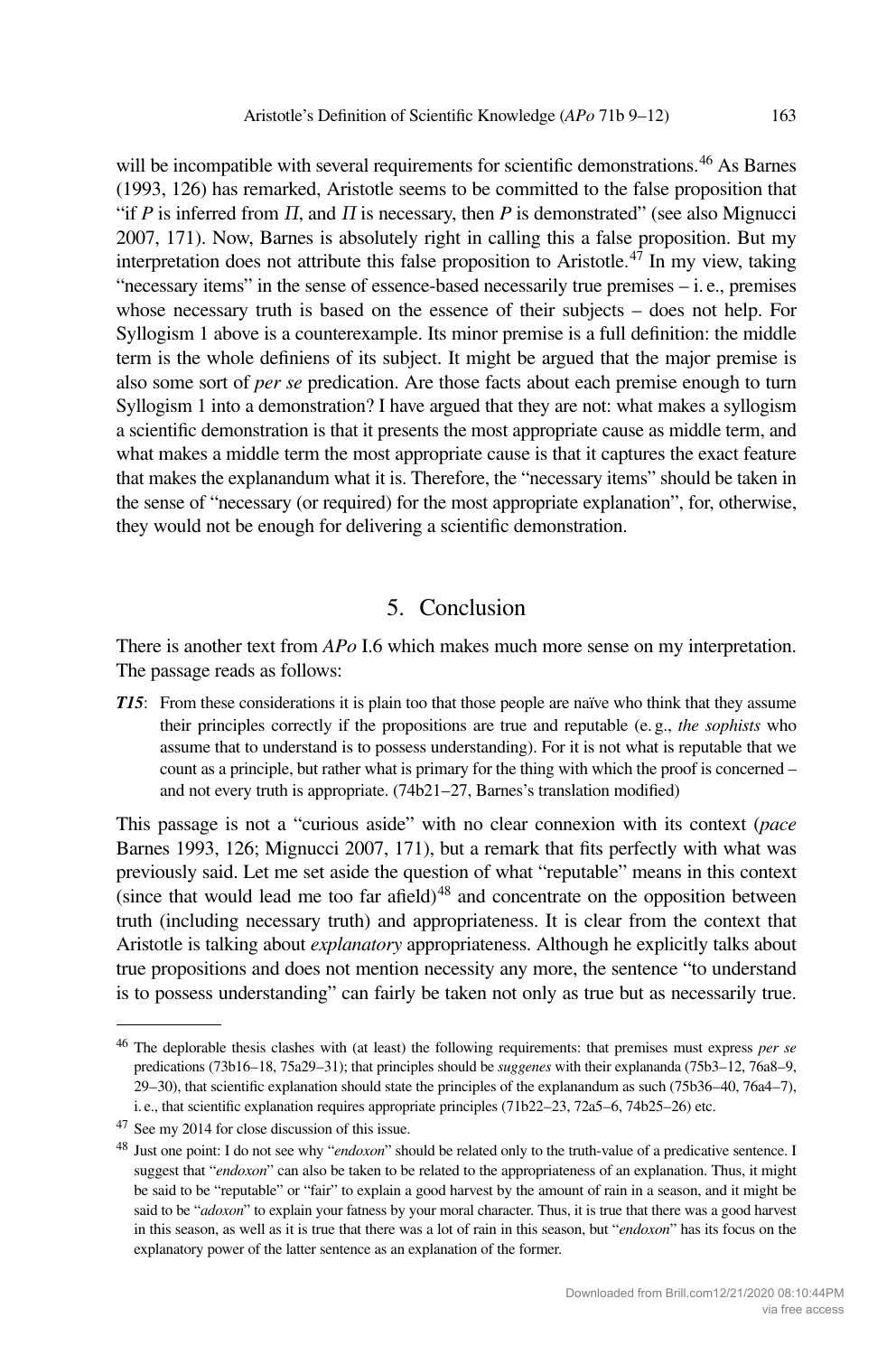Aristotle has chosen it as an example because its triing nature helps him to stress that the most important feature of the premises on which scientific demonstration depends is the notion of explanatory appropriateness, not the notion of necessary truth.

*T15* is also important because it brings the sophists back into the story again. This leads us back to step  $[i]$  of  $TI$ , in which incidental knowledge, as the foil of scientific knowledge, is associated with a sophistical mode of knowing. I will finish with a very brief characterisation of what the sophistical mode of knowing might be.<sup>49</sup>

From Aristotle's depiction of sophistical arguments in *Topics* and *Sophistical Refutations*, one might expect that the sophistical mode of knowing would have something to do with fallacious arguments or with valid arguments that smuggle into the inference some premise that only appears to be true without being so. I submit that Aristotle is not appealing to any of these features of sophistical arguments when he mentions the sophistical mode of knowing in step [i] of T1. What defines an argument as a sophism is after all its *purpose:* the sophist uses an argument with the purpose of producing a false semblance of wisdom.<sup>50</sup> Now, someone not trained in logic can produce a fallacy without being a sophist: many of Socrates's logically naïve interlocutors in Plato's dialogues do not turn into sophists just by advancing logical fallacies. Similarly, a scientist who has not investigated a subject very closely might accept as true a false proposition, but this does not turn him into a sophist. Similarly, in any given science, an attempted explanation might be like Syllogism 1 above without thereby being a sophism. It might be that, at a given stage in a careful investigation, the most appropriate explanatory factor has not yet been discovered and an attempted demonstration such as Syllogism 1 is the best that can be done on the available evidence. There is nothing wrong with attempted demonstrations such as Syllogism 1 *if they are taken as such*, namely, as the best that can be done on the available evidence. Syllogism 1 is not only valid, but also sound, and its propositions are necessarily (or even definitionally) true. It also gives *some* explanation for its explanandum, although not the most appropriate explanation that characterises scientific knowledge. However, Syllogism 1 might be used by someone in order to produce a semblance of scientific knowledge: in order to "(appear to) refute the scientists" (cf. 168b6–7; 169b28–29), in order to produce a false semblance of demonstration (171b29). This is what the sophist does. And precaution against such a procedure is what is involved in Aristotle's remark at step [i] of *T1*. Thus, the sophistical way of knowing is called sophistical only because it purports to produce a false semblance of appropriate explanation, and it produces this false semblance because it takes a middle term that is just a *sumbebekos* (in the sense I have proposed) but not an appropriate cause.<sup>51</sup>

<sup>49</sup> The sophistical mode of knowing is mentioned again in *APo* I.5, 74b28–9. I have avoided discussion of this passage because the chapter is very complex and would require a careful discussion of *per se* and *katholou* predications, for which there is no room in this paper. For a careful examination of *APo* I.5, see Hasper 2006, especially 270–273, on 74b28–9; McKirahan 1992, 171–176.

<sup>50</sup> Cf. *Sop. El.* 165a19–24; 28–31; *Rhetoric* 1355b17–8; *Metaphysics* 1004b22–6. Dorion 1995, 212; Fait 2007, 104f.

<sup>51</sup> A version of this paper was presented at the conference 'Aristotle on Science and Metaphysics' in Oxford (2015). I have profited from comments, criticisms and suggestions made by Michael Peramatzis, Marko Malink, Paolo Fait, Lindsay Judson, Kathrin Koslicki, Jason Carter, Elena Fiecconi and others. I presented the core idea of this paper in the Ancient Philosophy Workshop in Oxford in 2012. I thank David Charles, Michael Peramatzis, Paolo Fait, Laura Castelli, Gail Fine, Terry Irwin, Thomas Johansen, Stefan Sienkiewicz, Harvey Lederman for helpful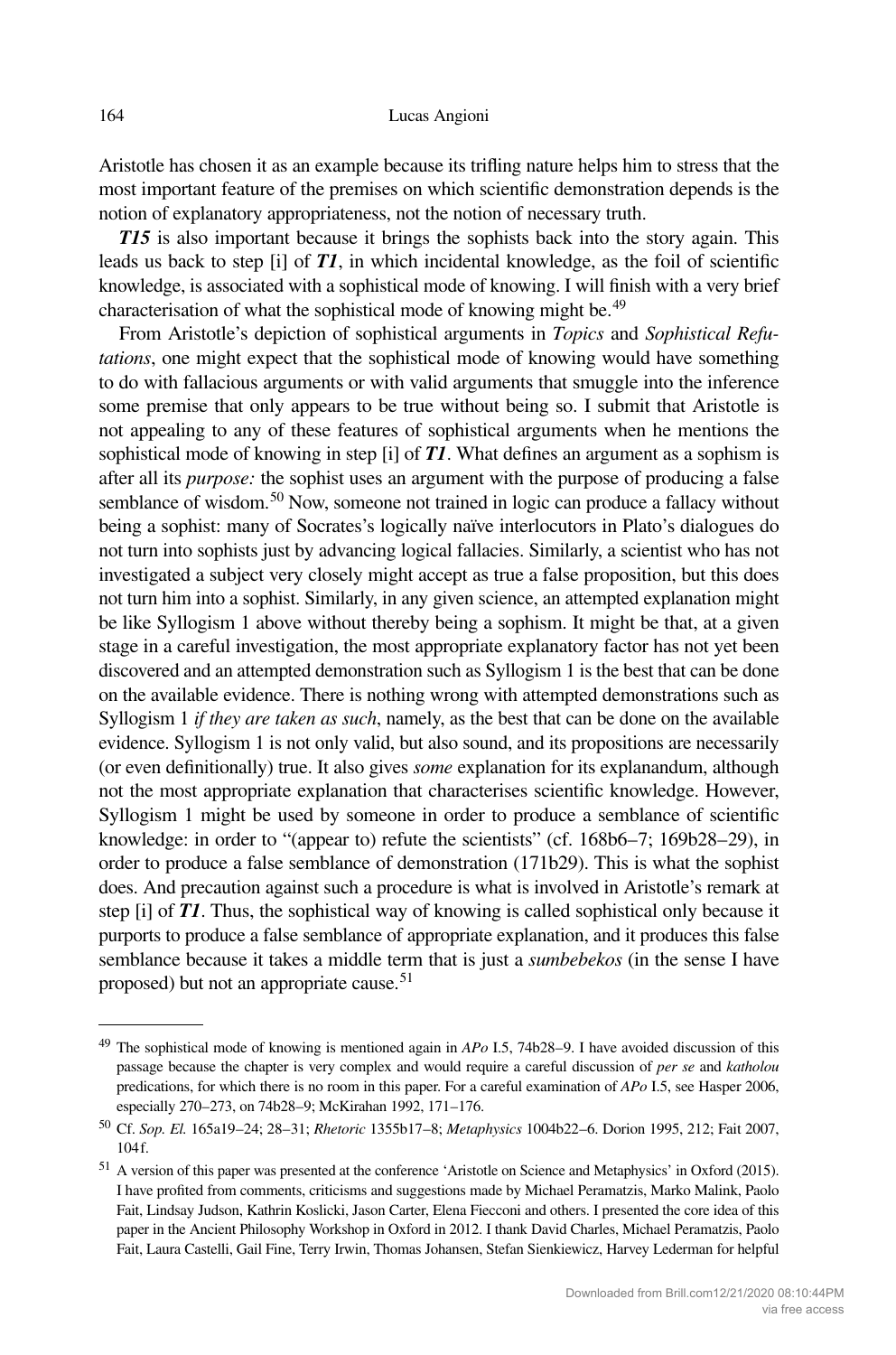# Bibliography

- Angioni, L. 2013. Knowledge and Opinion about the Same Thing in *APo* A-33. *Dois Pontos 10.2*, 255–290.
- Angioni, L. 2014. Aristotle on Necessary Principles and on Explaining X through the Essence of X. *Studia Philosophica Estonica 7.2*, 88–112.
- Barnes, J. 1975. The Aristotle's Theory of Demonstration. In: Barnes, J./Schofield, M./Sorabii, R. (eds.). *Articles on Aristotle. Vol. 1.* London: Duckworth, 65–87.
- Barnes, J. 1981. Proof and Syllogism. In: Berti, E. (ed.). *Aristotle on Science The Posterior Analytics.* Padova: Antenore, 17–59.
- Barnes, J. (ed./trs.) 1993. *Posterior Analytics.* Oxford: Oxford UP.
- Barnes, J. 2007. *Truth etc.* Oxford: Oxford UP.
- Barnes, J. 2014. Aristotle on Knowledge and Proof. In: Barnes, J. *Proof, Knowledge and Scepticism*. Oxford: Oxford UP, 73–94.
- Berti, E. (ed.). 1981. *Aristotle on Science The Posterior Analytics.* Padova: Antenore.
- Bronstein, D. 2016. *Aristotle on Knowledge and Learning.* Oxford: Oxford UP*.*
- Burnyeat, M. F. 1981. Aristotle on Understanding Knowledge. In: Berti, E.(ed.). *Aristotle on Science The Posterior Analytics.* Padova: Antenore, 97–140.
- Burnyeat, M. F. 2011. Episteme. In: Morrison, B./Ieradiakonou, K. (eds.). *Episteme, etc. Essays in Honour of Jonathan Barnes.* Oxford: Oxford UP, 3–29.
- Charles, D. 2000. *Aristotle on Meaning and Essence*. Oxford: Oxford UP.
- Charles, D. 2010. Definition and Explanation in *Posterior Analytics* and *Metaphysics*. In: Charles. D. (ed.). Definition in Greek Philosophy. Oxford: Oxford UP, 286-328.
- Clarke, T. 2015. Aristotle and the Ancient Puzzle about Coming To Be. *Oxford Studies in Ancient Philosophy 49*, 129–150.
- Corcoran, J. 2009. Aristotle's Demonstrative Logic. *History and Philosophy of Logic 30*, 1–20.
- Dorion, L.-A. 1995. *Les réfutations sophistiques.* Paris: Vrin.
- Fait, P. 2007. Le confutazione sofistiche. Roma: Laterza.
- Ferejohn, M. 1982. Definition and Two Stages of Aristotelian Demonstration. *Review of Metaphysics 36*, 375–395.
- Ferejohn, M. 1990. *The Origins of Aristotelian Science.* Yale: Yale UP.
- Ferejohn, M. 1994. The Immediate Premises of Aristotelian Demonstration. *Ancient Philosophy 14*, 79–97.
- Ferejohn, M. 2013. *Formal Causes.* Oxford: Oxford UP.
- Fine, G. 2010. Aristotle on Knowledge. In: Fronterotta, F. (ed.). *La Scienza e le cause a partire dalla* Metafisica di Aristotele. Napoli: Bibliopolis, 121-156.
- Fine, G. 2010a. Aristotle's Two Worlds: Knowledge and Belief in *Posterior Analytics* I.33. *Proceedings of the Aristotelian Society 110*, 323–346.
- Gifford, M. 2000. Lexical Anomalies in the Introduction to the *Posterior Analytics*, Part I. *Oxford Studies in Ancient Philosophy 19*, 163–224.
- Goldin, O. 1996. *Explaining an Eclipse: Aristotle's Posterior Analytics 2.1–10*. Ann Arbor: University of Michigan Press.
- Goldin, O. 2013. Circular Justification and Explanation in Aristotle. *Phronesis 58*, 195-214.

questions, comments and criticisms on this occasion. The main idea behind this paper derived from a challenge formulated by Alan Code, to whom I am much indebted for several discussions we have had since then. Special thanks are also due to David Bronstein, Raphael Zillig and Rodrigo Guerizoli, who have discussed this subject with me many times in many places, and to my group of students in Campinas, especially Breno Zuppolini, Felipe Weinmann and Fernando Mendonça. I also thank the editor Pieter Sjoerd Hasper for many helpful comments on the submitted version, and Jason Carter and David Bronstein for helping me with the English.